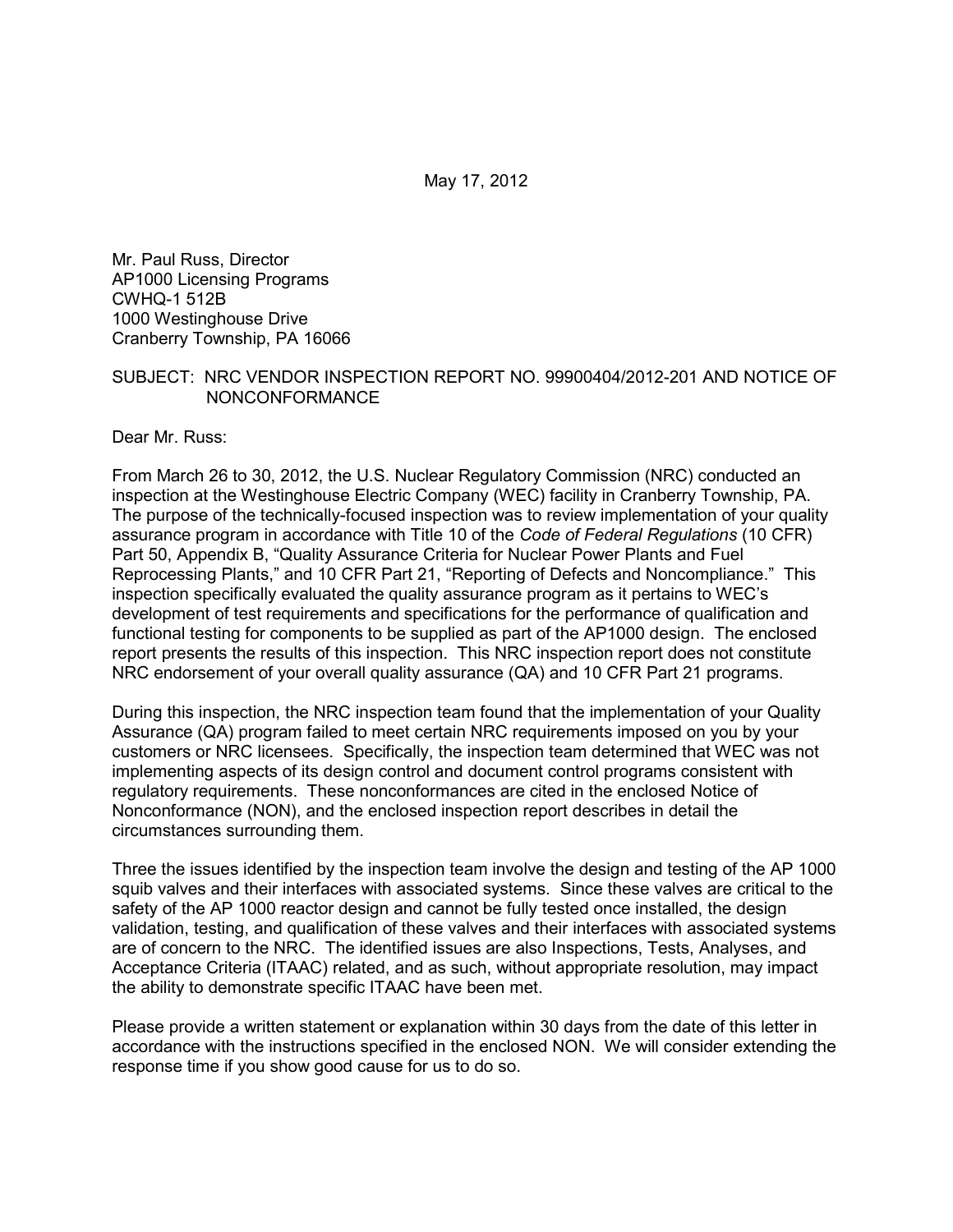#### P. Russ - 2 -

In accordance with 10 CFR 2.390, "Public Inspections, Exemptions, Requests for Withholding," of the NRC's "Rules of Practice," a copy of this letter, its enclosures, and your response will be made available electronically for public inspection in the NRC Public Document Room or from the NRC's document system (ADAMS), accessible from the NRC Web site at http://www.nrc.gov/reading-rm/adams.html. To the extent possible, your response should not include any personal privacy, proprietary, or safeguards information so that it can be made available to the Public without redaction. If personal privacy or proprietary information is necessary to provide an acceptable response, then please provide a bracketed copy of your response that identifies the information that should be protected and a redacted copy of your response that deletes such information. If you request that such material is withheld from public disclosure, you must specifically identify the portions of your response that you seek to have withheld and provide in detail the bases for your claim (e.g., explain why the disclosure of information will create an unwarranted invasion of personal privacy or provide the information required by 10 CFR 2.390(b) to support a request for withholding confidential commercial or financial information). If safeguards information is necessary to provide an acceptable response, please provide the level of protection described in 10 CFR 73.21, "Protection of Safeguards Information: Performance Requirements."

Sincerely,

#### */RA/*

Richard A. Rasmussen, Chief Electrical Vendor Branch Division of Construction Inspection and Operational Programs Office of New Reactors

Docket No. 99900404

Enclosures:

1. Notice of Nonconformance

2. Inspection Report No. 99900404/2012-201 and attachment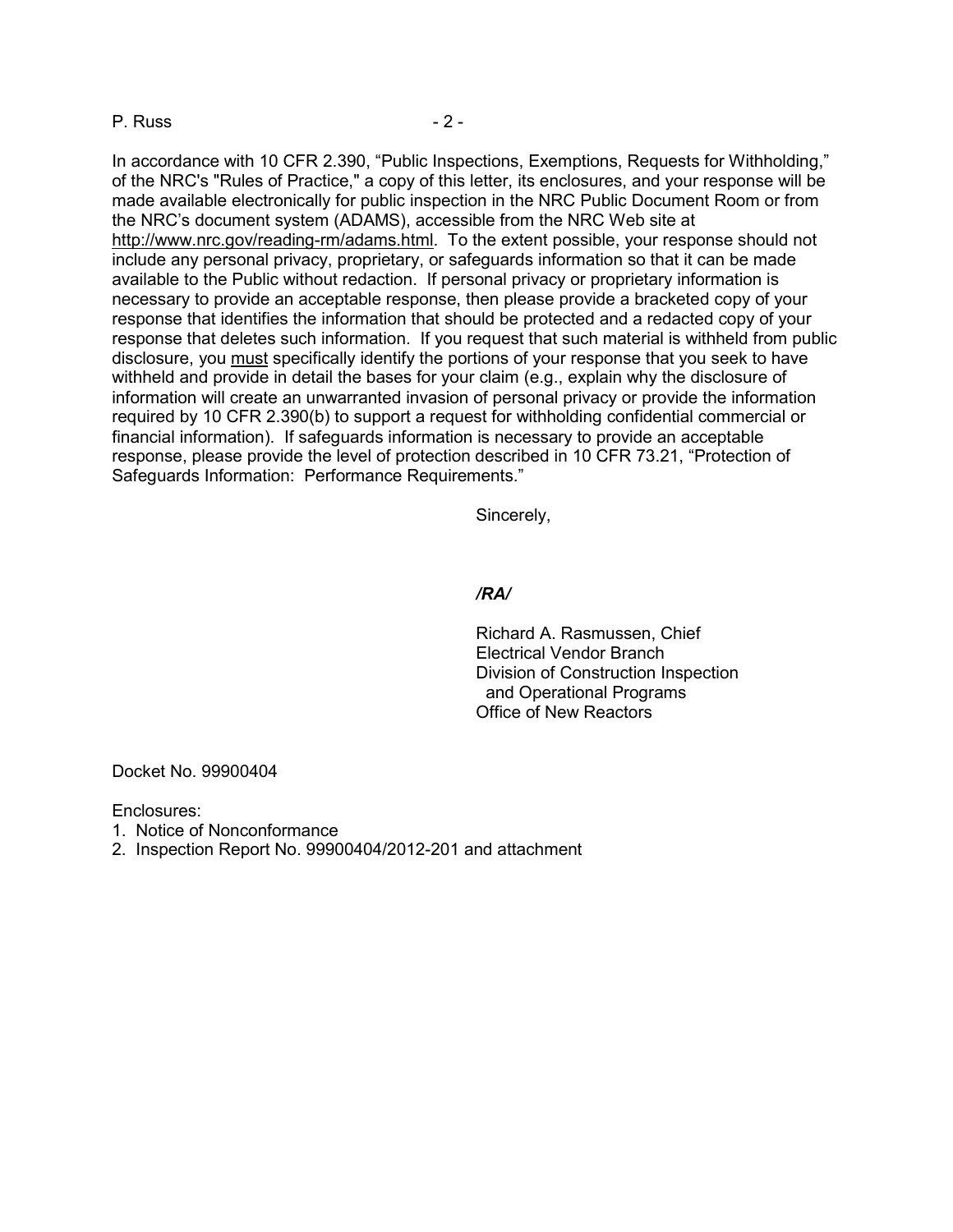#### P. Russ - 2 -

In accordance with 10 CFR 2.390, "Public Inspections, Exemptions, Requests for Withholding," of the NRC's "Rules of Practice," a copy of this letter, its enclosures, and your response will be made available electronically for public inspection in the NRC Public Document Room or from the NRC's document system (ADAMS), accessible from the NRC Web site at http://www.nrc.gov/reading-rm/adams.html. To the extent possible, your response should not include any personal privacy, proprietary, or safeguards information so that it can be made available to the Public without redaction. If personal privacy or proprietary information is necessary to provide an acceptable response, then please provide a bracketed copy of your response that identifies the information that should be protected and a redacted copy of your response that deletes such information. If you request that such material is withheld from public disclosure, you must specifically identify the portions of your response that you seek to have withheld and provide in detail the bases for your claim (e.g., explain why the disclosure of information will create an unwarranted invasion of personal privacy or provide the information required by 10 CFR 2.390(b) to support a request for withholding confidential commercial or financial information). If safeguards information is necessary to provide an acceptable response, please provide the level of protection described in 10 CFR 73.21, "Protection of Safeguards Information: Performance Requirements."

Sincerely,

#### */RA/*

Richard A. Rasmussen, Chief Electrical Vendor Branch Division of Construction Inspection and Operational Programs Office of New Reactors

Docket No. 99900404

Enclosures:

1. Notice of Nonconformance

2. Inspection Report No. 99900404/2012-201 and attachment

#### **DISTRIBUTION**

ASakadales EHuang RidsNRODCIP RidsNRODCIPCEVM RidsNRODCIPCMVB russpa@westinghouse.com

|               | <b>ADAMS ACCESSION No.: ML12128A072</b> |               | <b>NRC-001</b>          |               |
|---------------|-----------------------------------------|---------------|-------------------------|---------------|
|               | <b>OFFICE</b> NRO/DCIP/CEVB             | R-II/DCI/CIB2 | R-II/DCI/CIB1           | NRO/DCIP/CQAB |
| <b>NAME</b>   | <b>JJacobson</b>                        | SAlexander    | <b>CSmith-STandbery</b> | <b>VHall</b>  |
| <b>DATE</b>   | 05/17/2012                              | 05/17/2012    | 05/17/2012              | 05/17/2012    |
| <b>OFFICE</b> | NRO/DCIP/CMVB                           | NRO/DCIP/CAEB | NRO/DCIP/CEVB           |               |
| <b>NAME</b>   | <b>PCoco</b>                            | TFrve         | RRasmussen              |               |
| <b>DATE</b>   | 05/17/2012                              | 05/17/2012    | 05/17/2012              |               |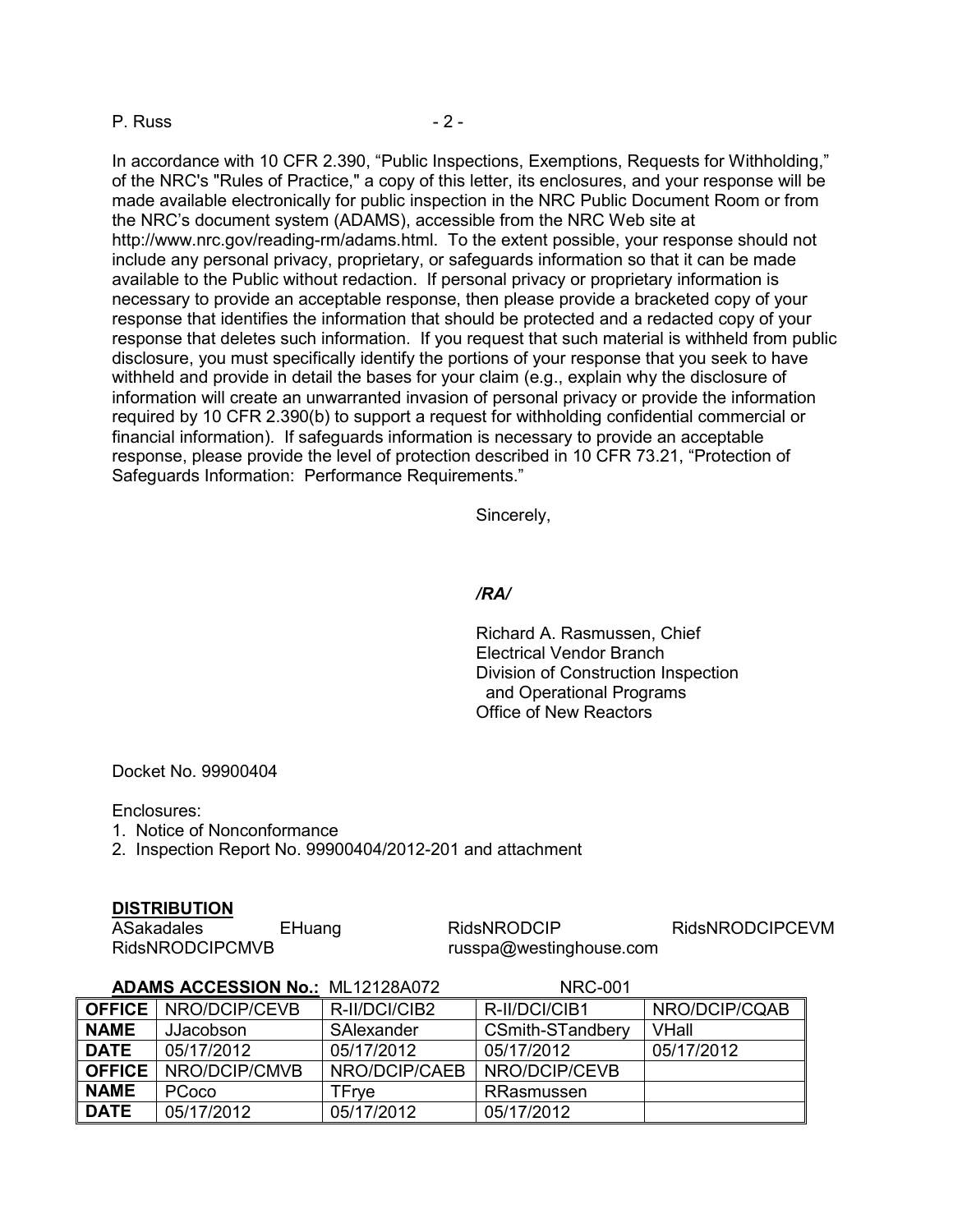## NOTICE OF NONCONFORMANCE

1000 Westinghouse Drive Cranberry Township, PA 16066

Westinghouse Electric Company<br>
1000 Westinghouse Drive<br>
1000 Westinghouse Drive<br>
1000 Westinghouse Drive

Based on the results of a U.S. Nuclear Regulatory Commission (NRC) inspection conducted at the Westinghouse Electric Company (WEC) facility in Cranberry Township, PA, on March 26–30, 2012, certain activities were not conducted in accordance with NRC requirements that were contractually imposed on WEC by its customers or NRC licensees:

A. Criterion III, "Design Control," of Appendix B, "Quality Assurance Program Criteria for Nuclear Power Plants and Fuel Reprocessing Plants," to Title 10 of the *Code of Federal Regulations* (10 CFR) Part 50, "Domestic Licensing of Production and Utilization Facilities," states, in part, that, "Where a test program is used to verify the adequacy of a certain design feature in lieu of other verifying or checking processes, it should include suitable qualification testing of a prototype unit under the most adverse design conditions."

Contrary to the above, as of March 30, 2012, WEC failed to verify the adequacy of certain design features and include the most adverse design conditions in the test program for performing functional testing of the squib valve actuators. Specifically:

- 1. APP-PV70-VPH-001, "AP1000 Squib Valve Equipment Qualification Test Plan," Revision 0, did not include verification of the "no fire" feature of the squib valve actuators, which allows a small current to be applied to the actuators to verify bridge wire continuity during surveillance testing and also ensures against inadvertent operation of the squib valves due to spurious or induced signals.
- 2. APP-PV70-VPH-001, "AP1000 Squib Valve Equipment Qualification Test Plan," Revision 0, specified testing of the valves at a temperature which did not represent the most adverse design conditions with respect to operation of the valve.

These issues have been identified as Nonconformance 99900404/2012-201-01.

B. Criterion III, "Design Control," of Appendix B to 10 CFR Part 50, states, in part, that, "Measures shall be established for the identification and control of design interfaces…"

Contrary to the above, as of March 30, 2012, WEC did not identify design interfaces sufficient to allow for the translation of the design basis into specifications. Specifically, APP-GW-J4-072 "Interface Specification for Squib Valve Controller," Revision 1, did not include the full range of temperatures that need to be considered when sizing the field run cable/connector systems located between the Plant Monitoring and Protection System, the Diverse Actuation System, and the squib valve actuators.

This issue has been identified as Nonconformance 99900404/2012-201-02.

C. Criterion III, "Design Control," of Appendix B to 10 CFR Part 50, states, in part, that, "Measures shall be established to assure that applicable regulatory requirements and the design basis, as defined in 50.2 and as specified in the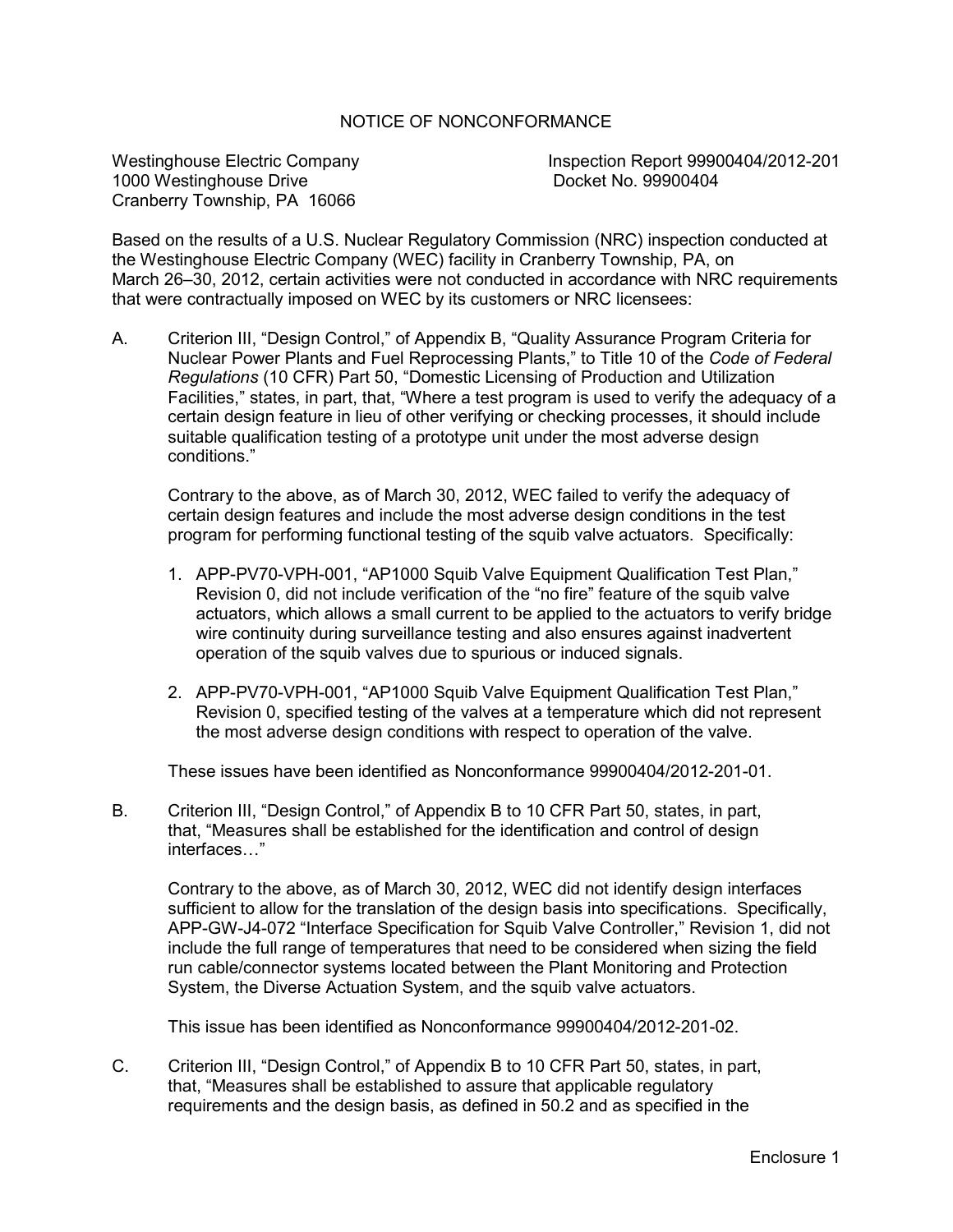license application, for those structures, systems, and components to which this appendix applies are correctly translated into specifications, drawings, procedures, and instructions."

Contrary to the above, as of March 30, 2012, WEC did not establish measures necessary to ensure that the design basis for the Diverse Actuation System was correctly translated into specifications, drawings, and instructions. Specifically, WEC did not perform a documented calculation or analysis to justify the selection of resistance values contained in APP-GW-J4-072, "Interface Specification for Squib Valve Controller," Revision 1, for the field run cabling located between the Diverse Actuation System and the squib valve actuators.

This issue has been identified as Nonconformance 99900404/2012-201-03.

D. Criterion VII, "Control of Purchased Material, Equipment, and Services," of Appendix B to 10 CFR Part 50, states, in part, that, "Measures shall be established to assure that purchased material, equipment, and services, whether purchased directly or through contractors and subcontractors, conform to the procurement documents. These measures shall include provisions, as appropriate, for source evaluation and selection, objective evidence of quality furnished by the contractor or subcontractor, inspection at the contractor or subcontractor source, and examination of products upon delivery."

Paragraph 7.6.2, "Qualification of Actuator Families," of Section 7, "Development of a Qualification Program," of WEC document APP-GW-VP-010, "Equipment Qualification Methodology and Documentation Requirements for AP1000 Safety-Related Valves and Valve Appurtenances," Revision 2, states, in part, that, "Parent actuators used to qualify a range of operator sizes shall be determined using Annex A of [Institute of Electrical and Electronics Engineers (IEEE)] Std. 382-1996 (Reference 2.3.7). […] 'Parent' actuator sizes used to qualify a range of valve and actuator sizes shall be documented in a report and submitted to Westinghouse for approval."

Contrary to the above, as of March 30, 2012, WEC failed to adequately examine analysis performed by the Limitorque Flowserve Corporation upon delivery. Specifically, WEC did not have objective evidence of review or acceptance of the report entitled "Limitorque Type SB Series Valve Actuator Test Specimen and Methodology for Westinghouse AP-1000 Environmental Qualification Testing." In addition, WEC failed to identify mathematical errors in the tables used to define the actuator groups.

This issue has been identified as Nonconformance 99900404/2012-201-04.

E. Criterion VI, "Document Control," of Appendix B to 10 CFR Part 50, states, in part, that, "Measures shall be established to control the issuance of documents, such as instructions, procedures, and drawings, including changes thereto, which prescribe all activities affecting quality. These measures shall assure that documents, including changes, are reviewed for adequacy and approved for release by authorized personnel and are distributed to and used at the location where the prescribed activity is performed."

Paragraph 2.0, "Policy," of WEC document APP-GW-GEP-010, "Process and Procedures for AP1000 Internal Open Items and Holds," Revision 5, states, in part, that,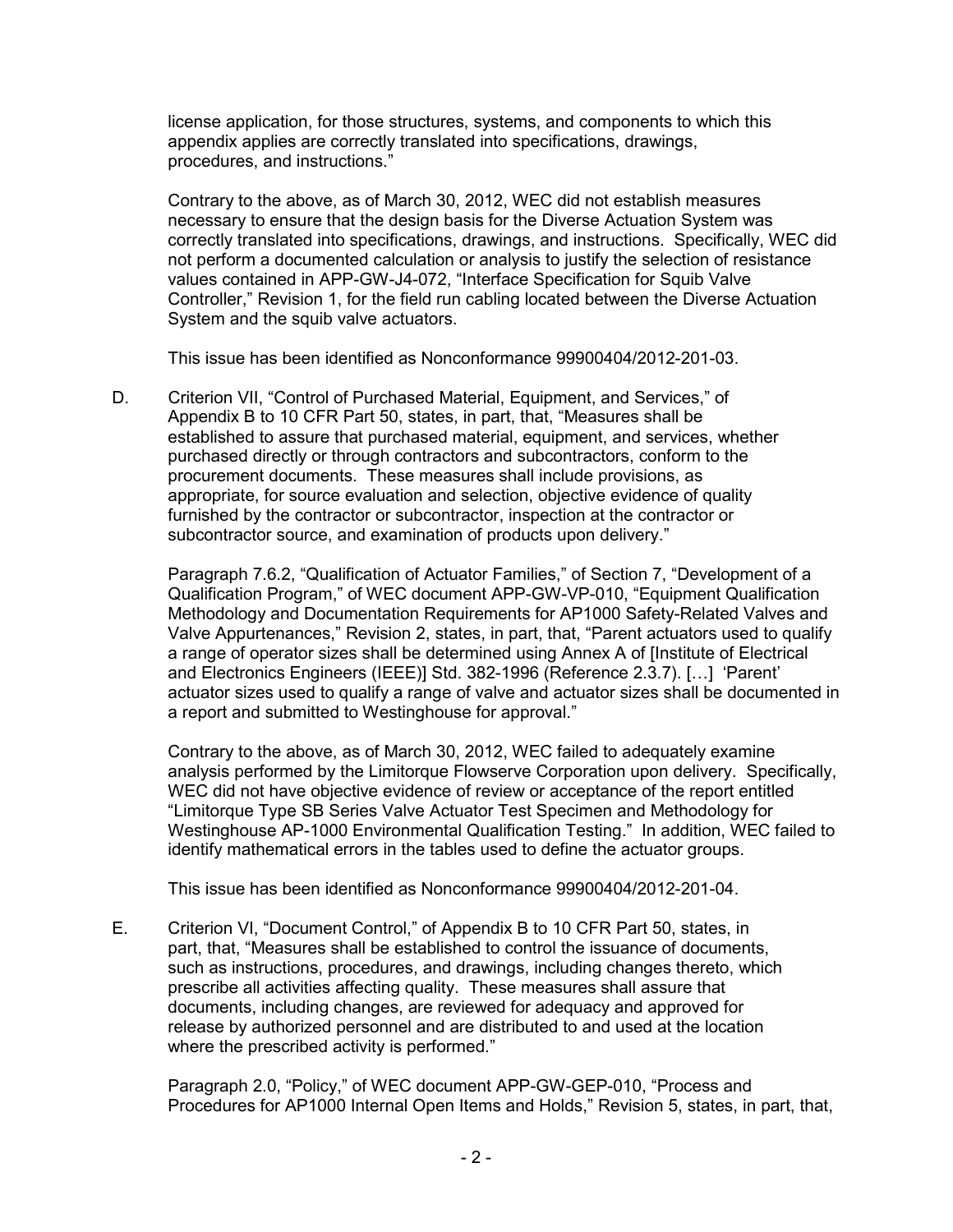"AP1000 Program participants are responsible for identifying, documenting, tracking, and closing Open Items and Holds that affect technical documents or drawings." Paragraph 8.5 of the procedure lists examples of open items which include "Incomplete or preliminary supporting calculations or analysis used as a design input."

Contrary to the above, as of March 30, 2012, WEC did not appropriately control and distribute changes made to a design specification used for developing equipment qualification test plans and procedures for safety-related valve actuators. Specifically, APP-PV95-VP-001, "Equipment Design Requirements for Safety-Related Limitorque Motor Actuator Test Specimens," was developed using a draft version of the AP1000 Design Specification APP-PV95-Z0-001. WEC failed to identify the use of the draft design specification as an open item. As a result, a design specification to exclude aluminum in actuator components was omitted from the APP-PV95-VP-001 test plan.

This issue has been identified as Nonconformance 99900404/2012-201-05.

Please provide a written statement or explanation to the U.S. Nuclear Regulatory Commission, ATTN: Document Control Desk, Washington, DC 20555-0001 with a copy to Richard Rasmussen, Chief, Electrical Inspection Branch, Office of New Reactors within 30 days of the date of the letter transmitting this Notice of Nonconformance. This reply should be clearly marked as a "Reply to a Notice of Nonconformance and should include for each noncompliance: (1) the reason for the noncompliance, or if contested, the basis for disputing the noncompliance; (2) the corrective steps that have been taken and the results achieved; (3) the corrective steps that will be taken; and (4) the date when full compliance will be achieved. Where good cause is shown, consideration will be given to extending the response time.

Because your response will be made available electronically for public inspection in the NRC Public Document Room or from the NRC's document system (ADAMS),accessible from the NRC Web site at http://www.nrc.gov/reading-rm/adams.html, to the extent possible, it should not include any personal privacy, proprietary, or safeguards information so that it can be made available to the public without redaction. If personal privacy or proprietary information is necessary to provide an acceptable response, then please provide a bracketed copy of your response that identifies the information that should be protected and a redacted copy of your response that deletes such information. If you request withholding of such material, you must specifically identify the portions of your response that you seek to have withheld and provide in detail the bases for your claim of withholding (e.g., explain why the disclosure of information will create an unwarranted invasion of personal privacy or provide the information required by 10 CFR 2.390(b) to support a request for withholding confidential commercial or financial information). If safeguards information is necessary to provide an acceptable response, please provide the level of protection, described in 10 CFR 73.21.

Dated this  $17<sup>th</sup>$  day of May 2012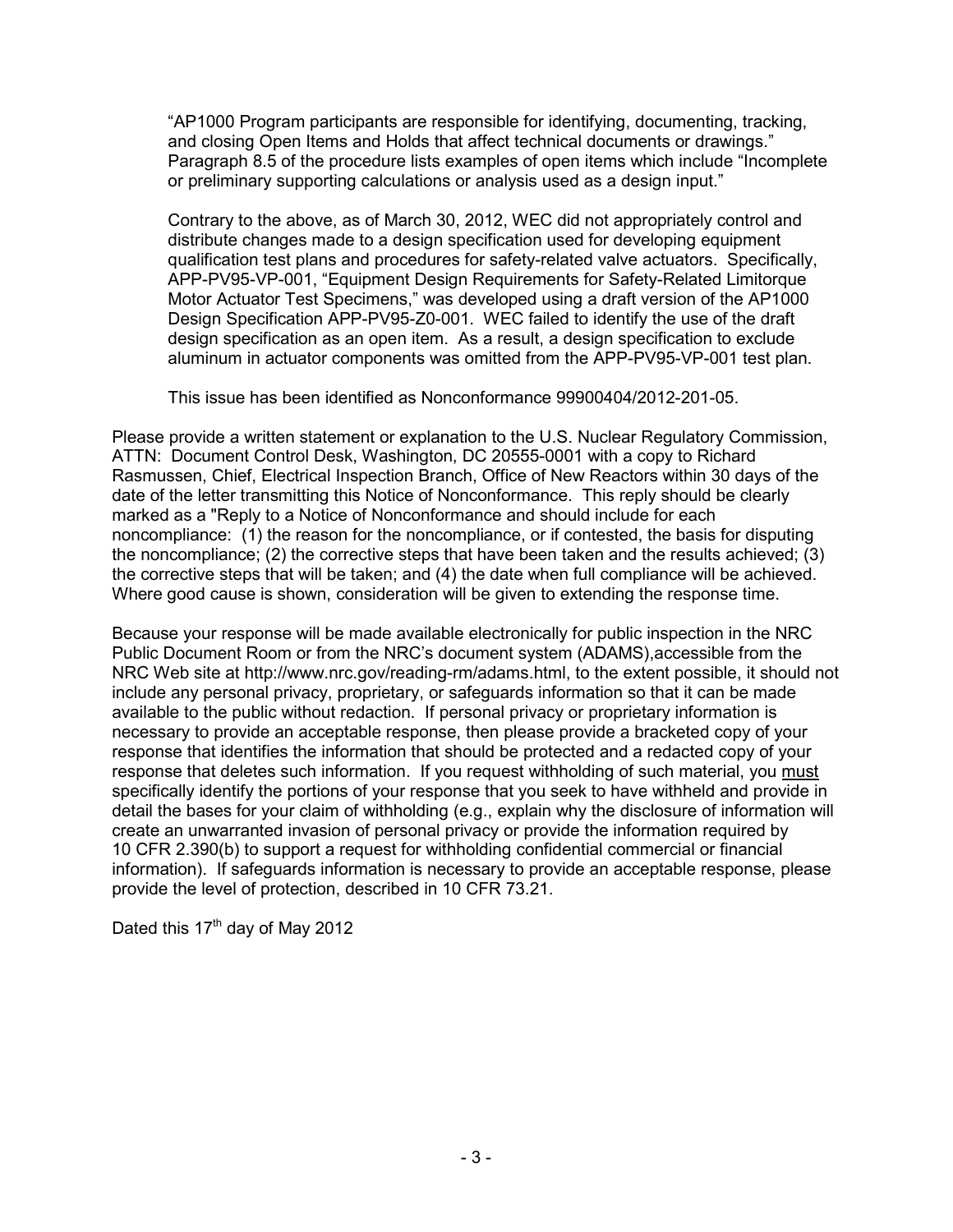#### U.S. NUCLEAR REGULATORY COMMISSION OFFICE OF NEW REACTORS DIVISION OF CONSTRUCTION INSPECTION & OPERATIONAL PROGRAMS VENDOR INSPECTION REPORT

| Docket No.:                       | 99900404                                                                                                                                                                                                                                                                                                                                                                                                                                                                                                       |                                                                                   |             |
|-----------------------------------|----------------------------------------------------------------------------------------------------------------------------------------------------------------------------------------------------------------------------------------------------------------------------------------------------------------------------------------------------------------------------------------------------------------------------------------------------------------------------------------------------------------|-----------------------------------------------------------------------------------|-------------|
| Report No.:                       | 99900404/2012-201                                                                                                                                                                                                                                                                                                                                                                                                                                                                                              |                                                                                   |             |
| Vendor:                           | <b>Westinghouse Electric Company</b><br>1000 Westinghouse Drive<br>Cranberry Township, Pennsylvania16066                                                                                                                                                                                                                                                                                                                                                                                                       |                                                                                   |             |
| <b>Vendor Contact:</b>            | Mr. Ron Wessel, Principle Engineer<br>(412) 374-4023<br>wesselrp@westinghouse.com                                                                                                                                                                                                                                                                                                                                                                                                                              |                                                                                   |             |
| <b>Nuclear Industry Activity:</b> | Westinghouse Electric Company (WEC) holds a design certificate<br>for the AP1000 and is responsible for detailed design and testing<br>for safety-related components to be used in AP1000 plants.<br>These tests, including qualification and functional tests, are<br>associated with or directly impact closure of ITAAC from Revision<br>19 of the certified AP1000 design. Currently, these ITAAC are<br>incorporated into the combined licenses of Vogtle Units 3 and 4<br>and V.C. Summer Units 2 and 3. |                                                                                   |             |
| <b>Inspection Dates:</b>          | March 26-30, 2012                                                                                                                                                                                                                                                                                                                                                                                                                                                                                              |                                                                                   |             |
| Inspectors:                       | Jeffrey Jacobson<br>Sarah Alexander<br>Paul Coco<br><b>Victor Hall</b><br>Chelsea Smith-Standberry                                                                                                                                                                                                                                                                                                                                                                                                             | NRO/DCIP/CEVB<br>NRO/DCIP/CEVB<br>NRO/DCIP/CMVB<br>NRO/DCIP/CQAB<br>R-II/DCI/CIB1 | Team Leader |
| Approved:                         | Richard A. Rasmussen, Branch Chief<br><b>Electrical Vendor Branch</b><br>Division of Construction Inspection & Operational Programs<br><b>Office of New Reactors</b>                                                                                                                                                                                                                                                                                                                                           |                                                                                   |             |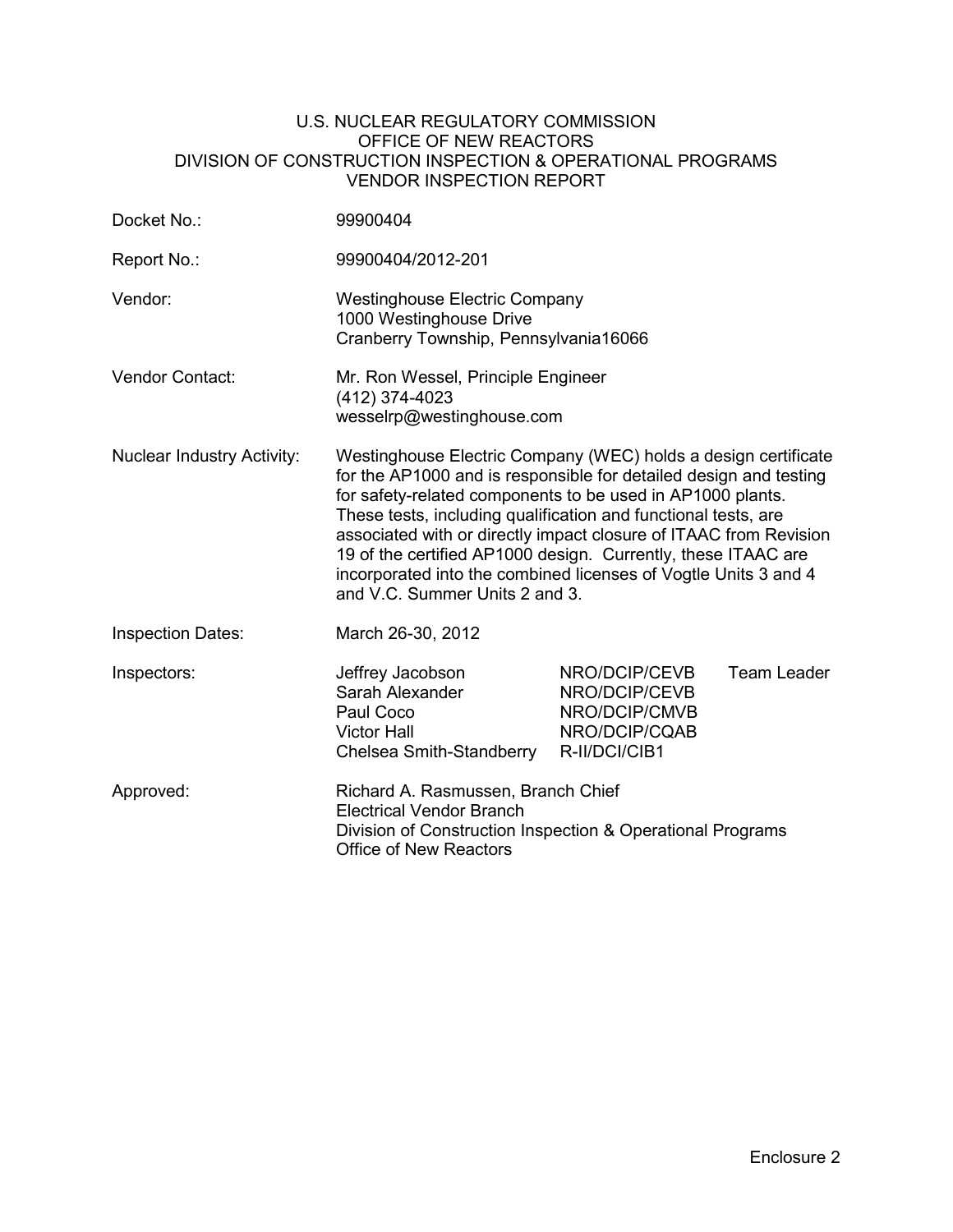# **EXECUTIVE SUMMARY**

This inspection was performed as part of the U. S. Nuclear Regulatory Commission's (NRC's) overall strategy for inspecting targeted ITAAC related to the functional and type testing of components being supplied by Westinghouse Electric Company (WEC) as part of the AP1000 certified reactor design. The purpose of this inspection was to assess WEC's development of test requirements and specifications provided to laboratories and testing facilities. Environmental qualification and functional testing is required by NRC regulations to demonstrate that components that perform a safety function can be relied upon to operate throughout their qualified life after exposure to design basis accident conditions. The NRC inspection team focused its review on WEC's development of qualification and functional testing for a sample of components important to the safety for AP 1000 reactors. For the selected components, the inspection team assessed whether applicable design inputs were correctly translated into specifications, drawings, procedures, and instructions. The team assessed whether the test requirements and specifications were appropriately supported by engineering data and calculations and whether they complied with applicable regulatory requirements and industry standards as described in Revision 19 to the AP1000 Design Certification Document (DCD).

## Environmental Qualification Program

Part 50.49 of Title 10 of the *Code of Federal Regulations* (10 CFR) requires that equipment important to safety be environmentally qualified to withstand normal operating conditions and conditions of design basis accidents. Additionally, 10 CFR 50.34(a)(12) and 50.34(b)(10) require design of nuclear power plant structures, systems, and components important to safety to withstand the effects of natural phenomena, such as earthquakes, without loss of capability to perform their safety functions. The NRC inspection team reviewed the methods being used by WEC to translate the results of accident analyses performed for the AP1000 reactor design into appropriate testing parameters for radiation, pressure, temperature, and seismic events. The team reviewed applicable DCD commitments, industry codes, and test standards. In addition to document review, the team conducted interviews with WEC staff. The team concluded that WEC's test plans and procedures for equipment qualification were supported by calculations and analysis consistent with Appendix 3D of the AP1000 DCD. No findings of significance were identified.

## PV70 Squib Valves

The overall equipment qualification program for the squib valves involves four separate testing programs. Within each program, the team assessed whether the parameters specified for testing were consistent with the design basis for the equipment. The team also assessed whether the testing protocols described in the equipment qualification test plan matched the as-installed conditions of the equipment.

The team identified three nonconformances during its review of squib valve qualification and functional testing. Nonconformance 99900404/2012-201-01 concerns the failure to include certain design features and the most adverse design conditions in the environmental qualification and functional test program. The first example of this concerns the failure to include a test of the "no fire" feature of the squib valve actuators in the qualification testing program. Verification of the "no fire" feature is important to ensure the design of the squib valve is sufficient to prevent spurious actuations of the valves. Another example of Nonconformance 99900404/2012-201-01 concerns the temperature specified for functional testing of the squib valves. The temperature specified in test plan APP-PV70-VPH-001 to perform the testing may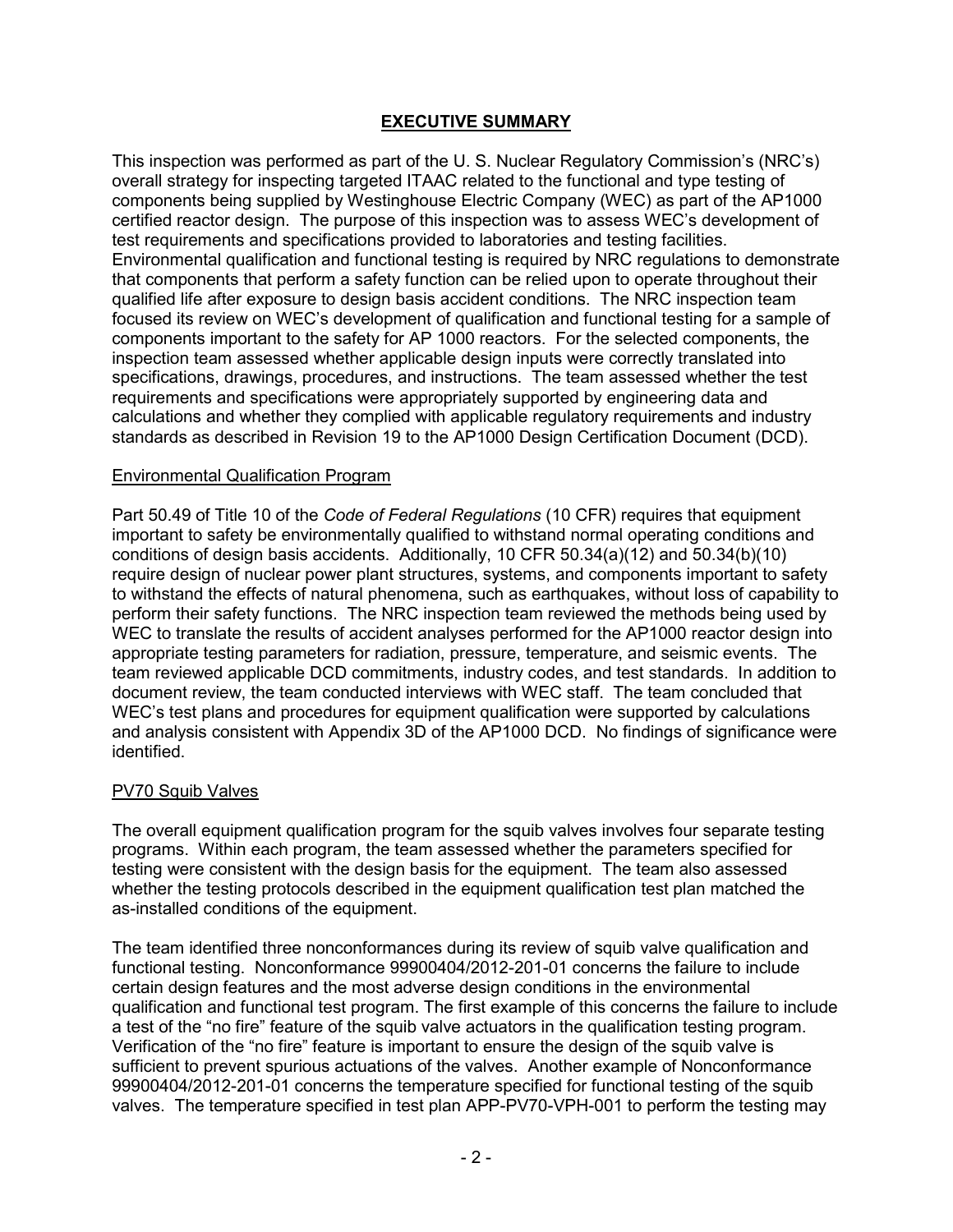not be sufficient to validate operation of the valve at all temperatures where squib valve operation is credited. Nonconformance 99900404/2012-201-02 concerns the failure to clearly define the operating requirements (temperature) for the field cabling and connectors that will be used to fire the squib valves once installed in the plant. This definition of operating requirements is necessary to ensure the resulting cabling/connector system has the proper resistance to support the firing of the valves. Nonconformance 99900404/2012-201-03 concerns the lack of a documented calculation, as related to the analysis of the Diverse Actuation System (DAS) circuits that will be relied upon to fire the squib valves. Such an analysis is necessary to establish the proper resistance of the field cabling/connector system.

#### PV95 Electric Motor Actuators

The NRC inspection team reviewed WEC's plans for environmentally qualifying safety-related electric motor actuators for the AP1000 reactors. The team reviewed test plans, design specifications, and a sample of purchase orders to ensure that the specifications and requirements had been properly transferred from relevant design documents. The team also reviewed Procurement Advisory Releases, test procedures, and test results related to the supply and testing of the motor actuators.

The inspectors identified Nonconformance 99900404/2012-201-04 for failing to perform an acceptance review of an analysis performed by Limitorque to group actuators for the purposes of qualification testing. The inspectors also identified Nonconformance 99900404/2012-201-05 for failure to appropriately incorporate into the test plan a change to the design specification.

## Electrical Penetration Assemblies

The NRC inspection team reviewed the electrical penetration assembly design commitments and equipment qualification testing requirements to ensure they were accurately translated into design specifications, test specifications, test plans, purchase orders, test procedures, and test results. The team also conducted interviews with WEC staff concerning the qualification testing. The team determined that AP1000 DCD commitments, industry standards, and electrical penetration assembly design and qualification requirements were adequately translated into test plans and procedures. No findings of significance were identified.

## Seismic Qualification of Specific Components

The NRC inspection team performed seismic evaluations of selected components to assess whether seismic requirements were being appropriately captured in test specifications. Specifically, the team reviewed seismic requirements for the reactor coolant pump switchgear, the main control room/remote shutdown room transfer panel, and the PV70 squib valves. The team determined that AP1000 DCD commitments, industry standards, seismic design, and seismic qualification requirements were adequately translated into WEC's test plans and procedures. No findings of significance were identified.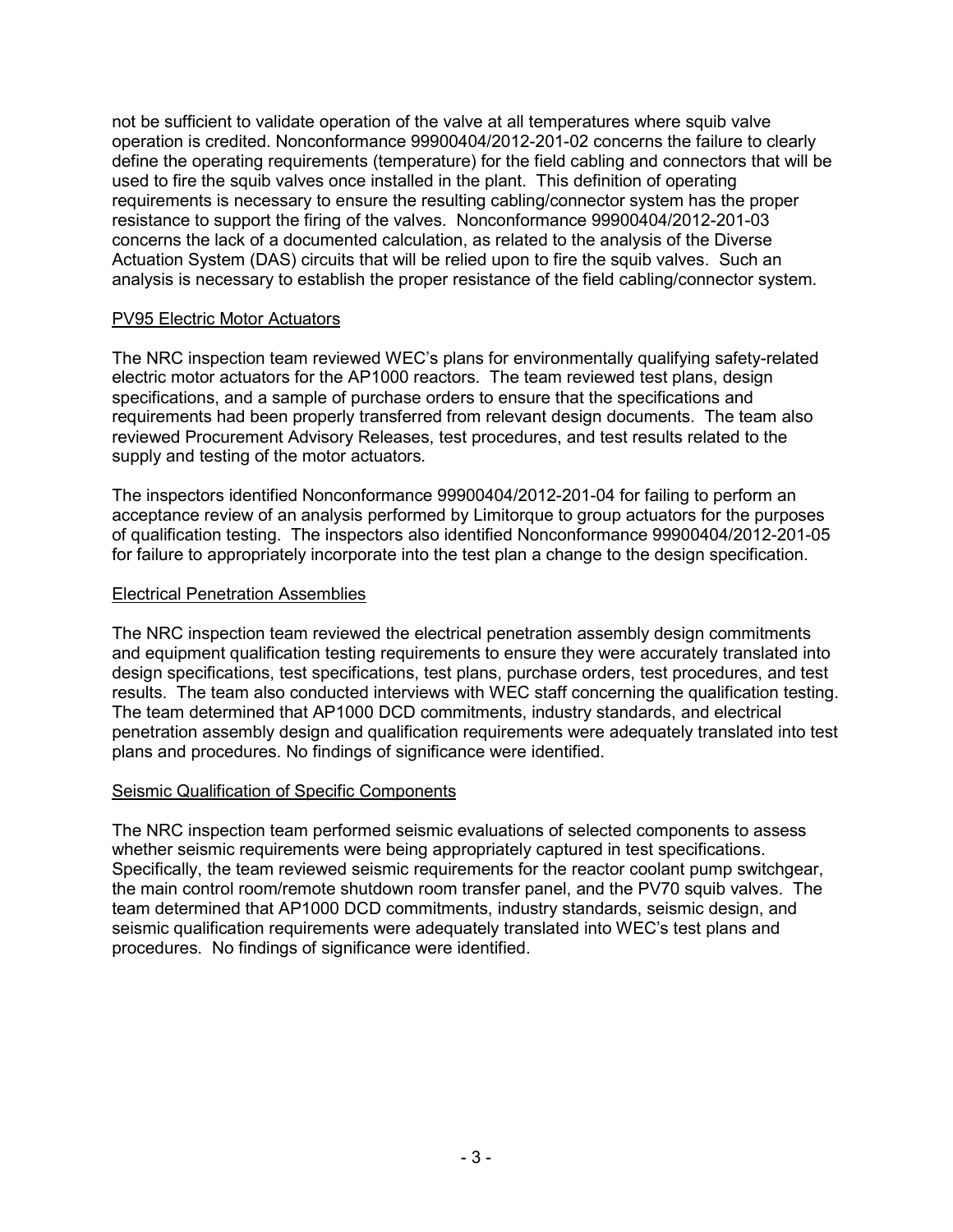# **REPORT DETAILS**

This inspection was performed as part of the U. S. Nuclear Regulatory Commission's (NRC's) overall strategy for inspecting targeted ITAAC related to the functional and type testing of components being supplied by Westinghouse Electric Company (WEC) as part of the AP1000 certified reactor design. The purpose of this inspection was to assess WEC's development of test requirements and specifications currently being provided to contracted laboratories and testing facilities for the purpose of qualification and functional testing as required by Title 10 to the *Code of Federal Regulations* (10 CFR) Part 50.49 and as specified by other regulatory and industry standards. Such testing is required by NRC regulations to demonstrate that components that perform a safety function can be relied upon to operate throughout their qualified life after exposure to design basis accident conditions, including radiation, thermal aging, pressure, temperature, humidity, and seismic vibration, as applicable.

The NRC inspection team focused its review on WEC's development of qualification and functional testing for a sample of components important to the safety for AP 1000 reactors, including squib valves, electrical containment penetration assemblies, motor operated valve actuators, operational and control center panels, and reactor coolant pump switchgear. For the selected components, the inspection team assessed whether applicable design inputs were correctly translated into specifications, drawings, procedures, and instructions being provided by WEC to the testing facilities and vendors. The team assessed whether the test requirements and specifications were appropriately supported by engineering data and calculations and whether they complied with applicable regulatory requirements and industry standards as described in Revision 19 to the AP1000 Design Certification Document (DCD).

#### 1. Environmental Qualification Program

 a. Inspection Scope (ITAACs 2.1.02.07a.i, 2.2.01.06a.i, 2.1.02.05a.ii, 2.2.01.05.ii, 2.2.02.05a.ii, 2.2.04.05a.ii, 2.3.02.05.ii, 2.3.06.05a.ii, and 2.5.02.02.ii)

Part 50.49 of the 10 CFR requires that equipment important to safety be environmentally qualified to withstand normal operating conditions and conditions of design basis accidents (DBAs). WEC's overall methodology for qualifying safety related electrical and mechanical equipment is contained in Appendix 3D, "Methodology for Qualifying AP1000 Safety-Related Electrical and Mechanical Equipment," to Tier 2 of the AP1000 DCD, Revision 19. The NRC inspection team reviewed the methods being used by WEC to translate the results of accident analyses performed for the AP1000 reactor design into appropriate testing parameters for radiation, pressure, temperature, and seismic events. The team reviewed applicable DCD commitments, industry codes, and test standards. In addition to document review, the team conducted interviews with WEC staff. The team also performed specific reviews to assess whether component specific functional requirements were being appropriately captured in the testing requirements and specifications.

## b. Observations and Findings

b1. Radiation

As stated above, 10 CFR 50.49 requires that equipment important to safety be environmentally qualified to withstand the effects of the radiation, both due to normal operating conditions over the qualified life of the equipment and due to DBAs. As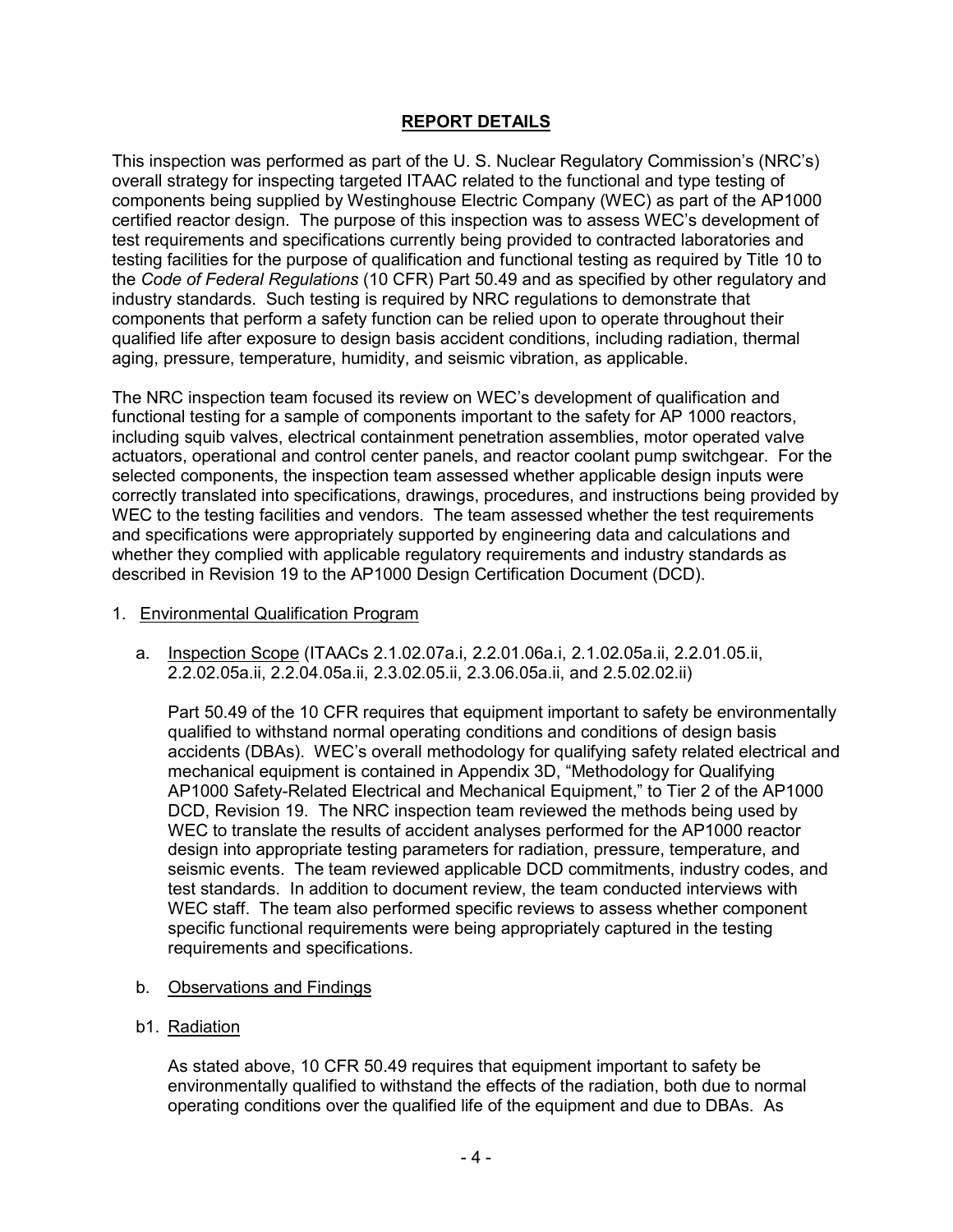described in paragraph 3.11.4 of Tier 2 to the AP 1000 DCD, Revision 19, the maximum combined radiation dose for equipment inside containment is based on the effects of the normally expected gamma radiation environment over the equipment's installed life and the most severe gamma and beta radiation environment associated with the most severe DBA during or following which the equipment is required to remain functional.

With respect to the radiation expected from the normal environment, Table 2-1 of calculation APP-GW-VPC-010, "AP1000 Equipment Qualification Radiation Values for Safety-Related Component Aging," provides a summary of the expected 60 year integrated dose rate for selected areas inside containment. Likewise, Table 2-2 of the same calculation provides for the expected 60 year integrated dose rate for equipment outside of containment.

For the radiation dose associated with a design basis accident, WEC used the guidance provided in Regulatory Guide 1.183, "Alternate Radiological Source Terms for Evaluating Design Basis Accidents at Nuclear Power Reactors" and NUREG 1465, "Accident Source Terms for Light-Water Nuclear Power Plants." The team identified that rather than calculating a radiation exposure due to the design basis accident that is dependent on the specific location of the equipment, WEC used an estimated does based upon a location in the middle of the AP1000 containment. WEC explained that the source term used in the analysis assumed a much larger percentage of fuel damage than that which would occur from a design basis accident. The standard approximation used was still conservative and is allowed by paragraph five of Appendix I to Regulatory Guide 1.183. As such, the team found the overall approach used by WEC to be adequate.

With regard to the effects of neutron radiation on equipment, WEC explained that they had considered whether specific testing protocols need be developed specific to neutron radiation for the components located inside containment. Such exposure to neutron radiation would be expected during normal operation at times when the reactor is critical. For areas inside of containment, the radiation values in APP-GW-VP-030, "Master Equipment Qualification Environmental Summary," were determined using predictive radiation analysis software, as mentioned in the AP1000 DCD, Tier 2, Section 12.3.2.3. As part of this predictive modeling, neutron and gamma ray contributions to dose rates were analyzed, and identified separately in AP1000 documents. Therefore the neutron component of the radiation dose within each room is established, and this value is multiplied by a correction factor of three to determine an equivalent gamma radiation dose for equipment qualification (EQ). The gamma equivalent radiation dose of the neutron component is then added to the estimated gamma radiation dose for that room to find the Total Integrated Dose for a given space. The total integrated does (TID) is what is reflected in APP-GW-VP-030, and is also what is used in downstream EQ testing. This method of determining a TID based on neutron and gamma radiation doses is described in Appendix B of APP-GW-VP-030, and is based upon section 2 in EPRI Report NP-2129, "Radiation Effects on Organic Materials in Nuclear Plants," dated November 1981.

Unlike above, for the squib valves located inside containment, WEC developed a specific testing protocol to subject the valves to neutron bombardment as part of the EQ testing program. This was done to ensure that neutron radiation does not produce an undesirable chemical effect on the squib valve propellant, as WEC could not locate any industry information on this subject. For other components within the plant, the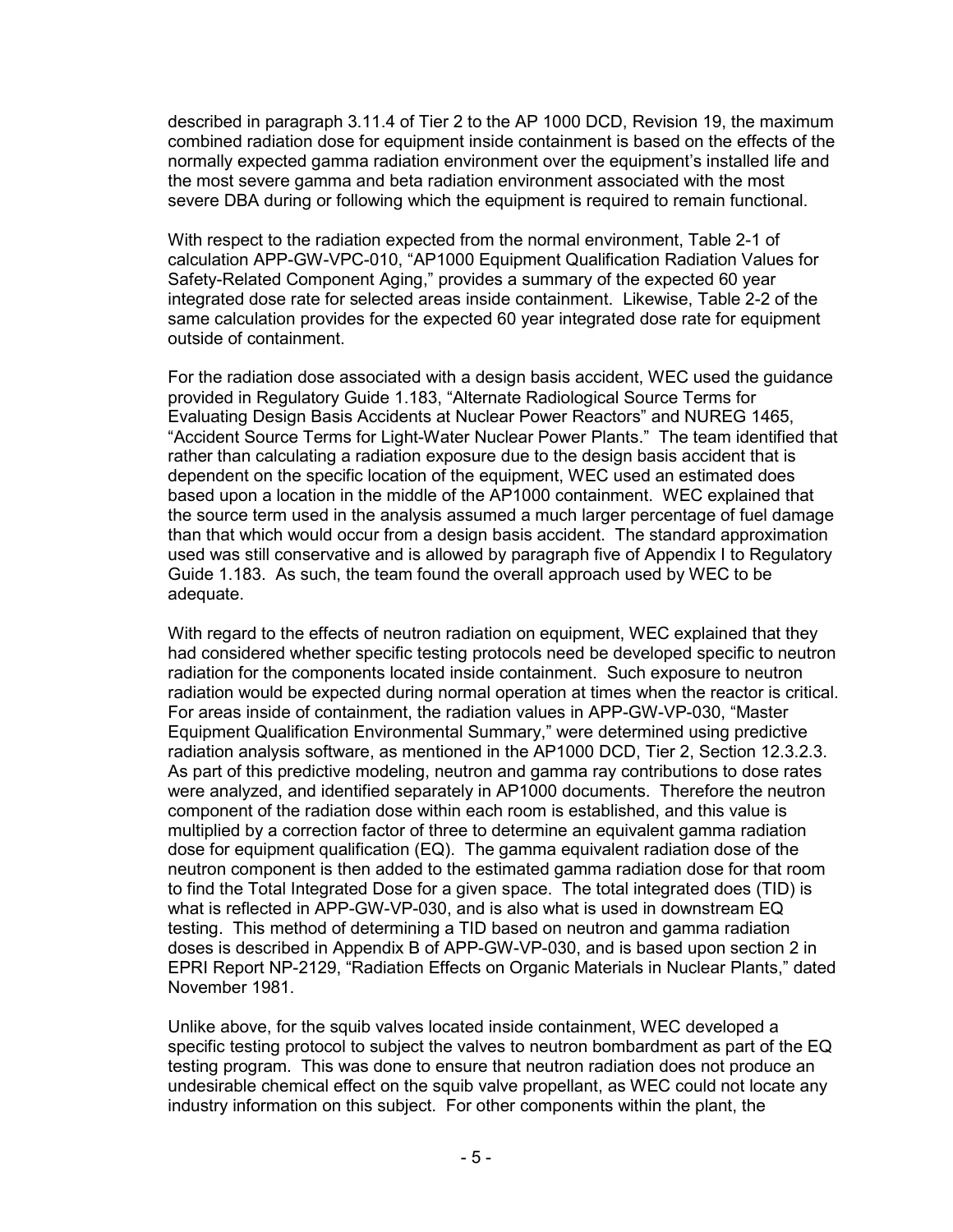safety-related functions are based upon mechanical operation of the structures, systems and components (SSC), and thus, neutron irradiation was not required as neutron-induced mechanical damage for these SSCs can be simulated by exposure to gamma radiation.

#### b2. Pressure

Part 50.49 to the 10 CFR requires that equipment important to safety be environmentally qualified to withstand the effects of temperature and pressure during normal operating conditions over the qualified life of the equipment and during the most severe DBAs. The team reviewed WEC design documents and calculations, including the electrical penetration assemblies pressure curves, to determine if the bounding pressure inside containment during DBAs was appropriately specified in qualification testing plans and was in conformance with the DCD commitments and design requirements.

The team reviewed several calculations that included pressure transients for the following DBA scenarios: double ended cold leg guillotine, double ended hot leg guillotine, and main steam line break (MSLB) inside containment. The EQ envelope curves for temperature and pressure inside containment were compiled for these scenarios and were translated from calculations into test plans and procedures. The team reviewed APP-SSAR-GSC-125 "AP100 Long-term LOCA Containment Pressure and Temperature Response" in which several composites of different compartment pressure profiles were captured such as the core make-up tank compartment and the steam generator compartment. The highest temperature and pressure was used. The time was extrapolated for a year in order to determine the long-term containment pressure and temperature transient response for a double ended hot leg guillotine loss of coolant accident (LOCA) and a double ended cold leg guillotine LOCA. The team also reviewed documents CN-CRA-01-95, "AP1000 LOCA Containment Pressure Analysis" and CN-CRA-02-16, "AP1000 MSLB Containment Pressure". Within these documents, there were several composites of pressure curves for a LOCA or MSLB within containment. As specified in the DCD, the worst case scenario for containment pressure is taken as 70 psig, even though some parts of containment do not see this pressure during a DBA. The team reviewed calculation APP-SSAR-GSC-123, "In-Containment DBA Curves Developed for Determination of Equipment Qualification Envelope Curves," which explains that temperature and pressure transients for each DBA were generated with software known as WGOTHIC. The transients were then compiled into composite curves and a maximum pressure was determined with a 1 psig bias, in conformance with Regulatory Guide 1.89, "Environmental Qualification of Certain Electric Equipment Important to Safety for Nuclear Power Plants."

According to APP-GW-VP-100, "Equipment Qualification Specifications and Documentation Requirements for AP1000 Safety-Related Electrical and Electro-Mechanical Equipment", qualification tests to DBA conditions shall envelop the AP1000 DCD specific DBA temperature and pressure profiles. The team reviewed the Environmental Zone 1 DBA/Post-DBA pressure profiles within this document to verify the DBA containment pressure is consistent with the above mentioned calculations. APP-GW-VP-030, "Master Equipment Qualification Environmental Summary" was also reviewed and pressure requirements verified.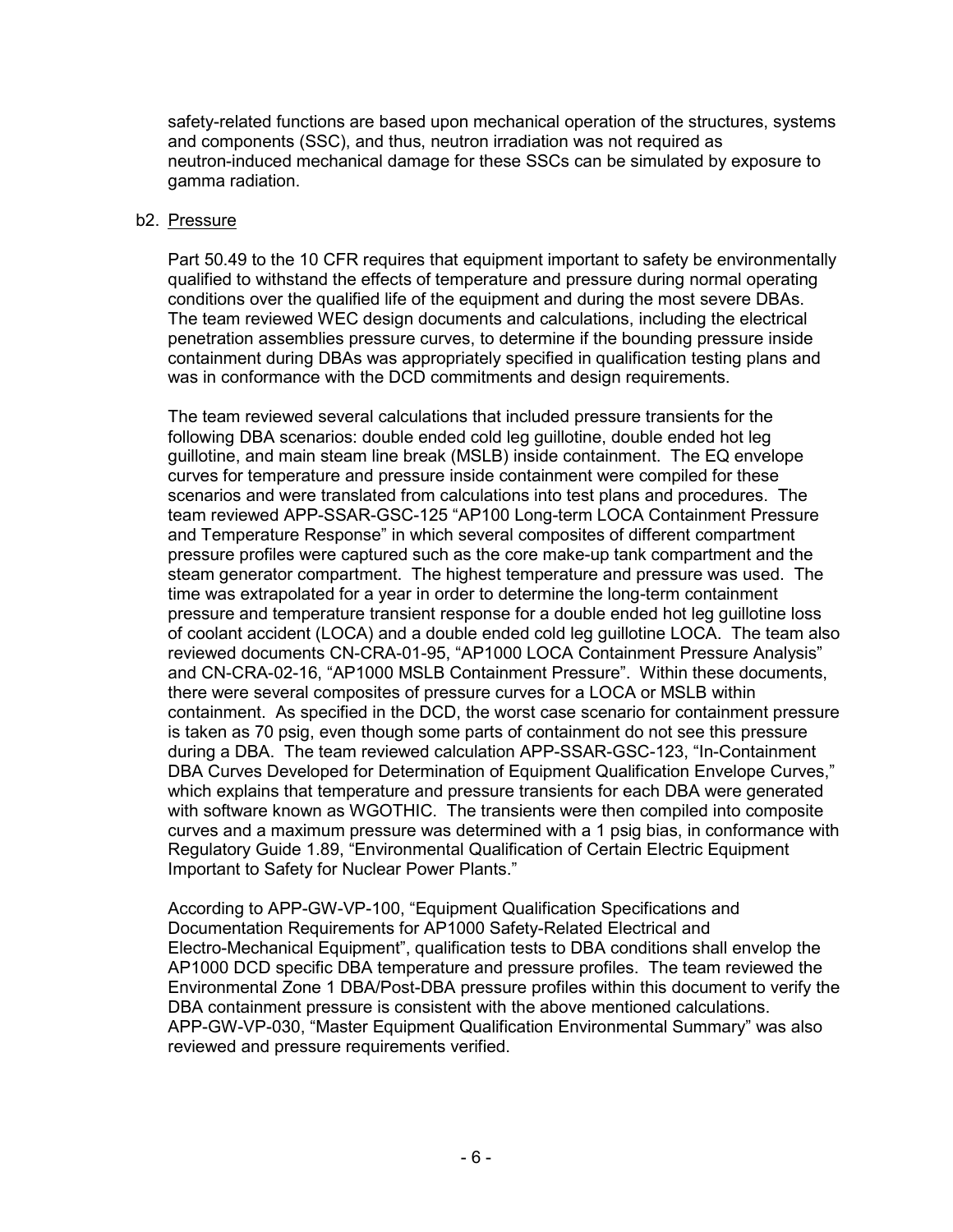The team reviewed test procedure for the medium voltage power, low voltage power, and the instrument and control electrical penetration assemblies in order to verify the flow down of pressure calculations.

## b3. Temperature

As noted above, 10 CFR 50.49 requires that equipment important to safety be environmentally qualified to withstand the effects of temperature and pressure during normal operating conditions over the qualified life of the equipment and during DBAs. APP-GW-VPC-010, "AP1000 Equipment Qualification Radiation Values for Safety-Related Component Aging," indicates that AP1000 safety-related equipment is installed in 11 distinct environmental zones. This qualification methodology document described the characteristics, including temperature, of the 11 zones. The parameters described included normal, abnormal, and DBA environmental conditions.

The team noted that the temperature parameters mentioned above were based on WEC calculations and analysis. APP-GW-VPC-011, "AP1000 Equipment Qualification DBA/Post-DBA Temperature and Pressure Envelopes," described DBA and post-DBA temperature envelopes. This document incorporated calculated temperature and pressure transients. Calculation APP-SSAR-GSC-123, "In-Containment DBA Curves Developed for Determination of Equipment Qualification Envelope Curves," noted that it provided bounding equipment qualification envelope curves for temperature consistent with Regulatory Guide 1.89. Calculation APP-SSAR-GSC-168, "AP1000 Steamline Break MSIV Compartment Temperature Response for Advanced First Core," analyzed the temperature response in the in the AP1000 auxiliary building main steam isolation valve (MSIV) rooms after a steamline break. The team noted that test plans and procedures reviewed properly referenced the envelopes described in APP-GW-VPC-010.

# b4. Seismic

In addition to 10 CFR 50.49 requirements for environmental qualification, 10 CFR 50.34(a)(12) and 50.34(b)(10) require design of nuclear power plant structures, systems, and components important to safety to withstand the effects of natural phenomena, such as earthquakes, without loss of capability to perform their safety functions. Paragraph 3.10 of Tier 2 to the AP1000 DCD, Revision 19, requires that structural integrity and operability of mechanical and electrical equipment and instrumentation, in the event of a safe shutdown earthquake (SSE) after a number of postulated occurrences of an earthquake smaller than an SSE in combination with other relevant dynamic and static loads, is demonstrated. Seismic qualification is used to show that the equipment will perform its safety-related functions after an SSE at the end of its qualified life.

APP-GW-G1-002, "AP1000 Plant Equipment Qualification Methodology," is the primary procedure used by WEC to govern all equipment qualification for the AP1000. Sections of this procedure provide seismic margin and engineering design criteria, approved in Revision 15 of the AP1000 DCD, for testing and analysis for certified seismic design response spectra and hard rock high frequency screening for structure response spectra. This procedure also follows seismic qualification methods and derives all test plans for seismic testing in compliance with IEEE 344-1987.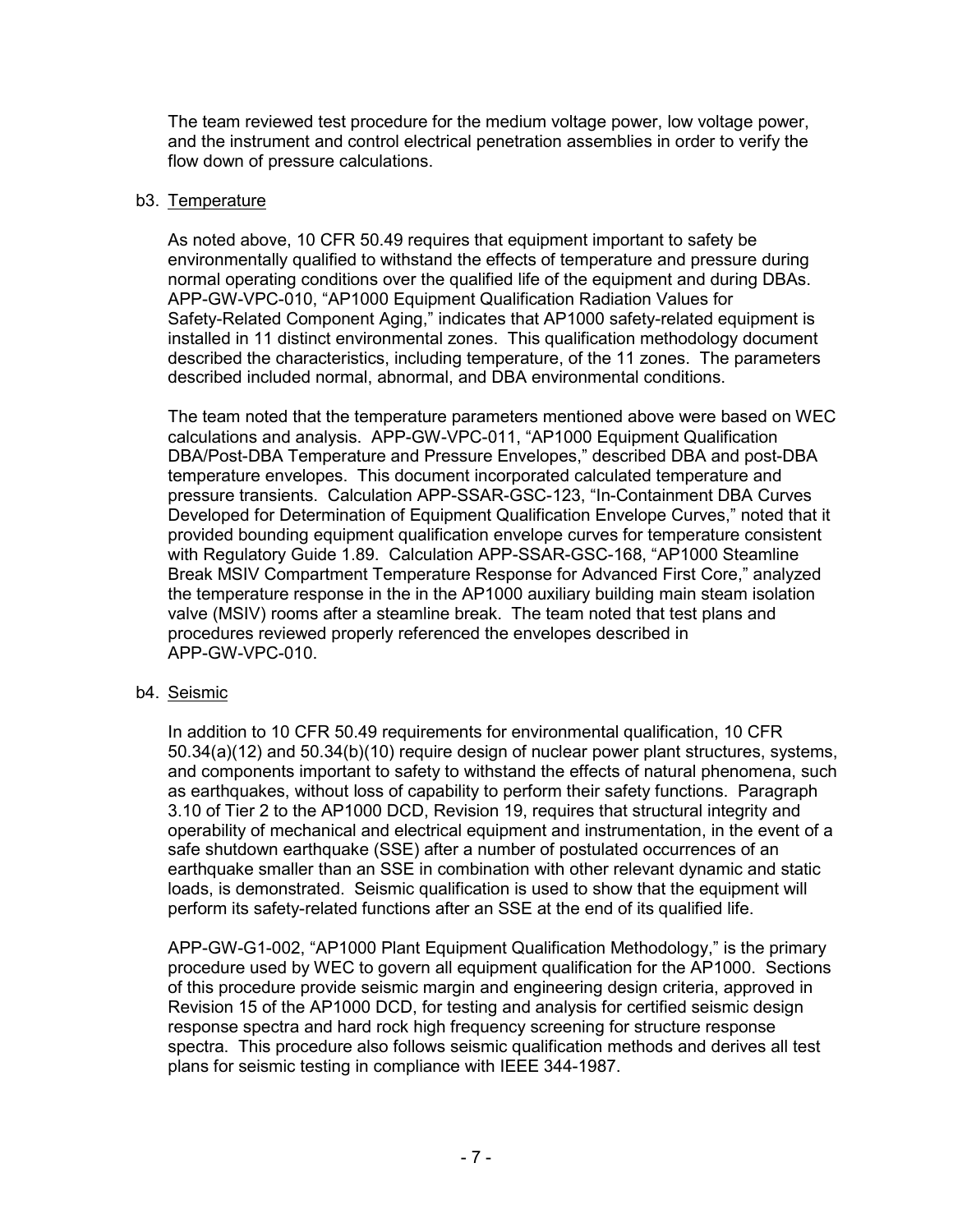The team reviewed a sample of seismic qualification test plans for tests performed at various test facilities. When testing was not to be performed directly by WEC, purchase orders for procurement of testing services were assessed. Where available, the team also reviewed the test reports resulting from the testing. The purpose for the testing was to ensure that all safety-related equipment maintained full functionality during and/or after being subjected to the forces resulting from a SSE.

For the sample of test plans reviewed, it was verified that technical information and contract specifications were adequately translated into test parameters. Additionally, the team verified that testing monitored and controlled necessary parameters across the range of interest for each component tested. Each test plan followed the appropriate guidance from WEC's equipment qualifications procedures, IEEE standards, and, if applicable, contractual obligation for technical, administrative, regulatory, and reporting quality requirements imposed by the purchase orders for testing services.

c. Conclusions

The team concluded that WEC's test plans and procedures for equipment qualification were supported by calculations and analysis consistent with Appendix 3D of the AP1000 DCD. No findings of significance were identified.

# COMPONENT SPECIFIC ENVIRONMENTAL QUALIFICATION

- 2. PV70 Squib Valves
	- a. Inspection Scope (ITAACs 2.2.01.06a.i, 2.2.03.07a.i, and 2.2.03.12a.i)

The overall equipment qualification program for the 8-inch and 14-inch squib valves involves four separate testing programs: actuator qualification testing, electromagnetic interference testing of the actuators, seismic testing of both the actuators and the valves, and functional testing of the actuators and valves per ASME QME-1. For this inspection, the NRC inspection team focused on the actuator qualification, seismic testing of the actuators and valves, and functional testing programs. Within each program, the team assessed whether the parameters specified for testing were consistent with the design basis for the equipment. The team also assessed whether the testing protocols described in the equipment qualification test plan matched the as-installed conditions of the equipment.

b. Observations and Findings

## b1. Squib Valve Equipment Qualification Test Plan

As described in test plan APP-PV70-VPH-001, "AP1000 Squib Valve Equipment Qualification Test Plan," WEC has allocated eleven 8-inch and nine 14-inch actuators to serve as actuator qualification test samples. WEC has established a targeted qualified life for the 8-inch and 14-inch squib valve actuators (cartridges and initiators) of eight years for the purposes of the environmental qualification testing. The environmental qualification testing protocol includes thermal aging, radiation aging, mechanical cycling, vibration aging, pressure testing, and design basis accident testing. The test plan calls for firing one actuator of each size after each phase of the testing program. Because the actuators are qualified independently of the squib valves, the actuators will be fired into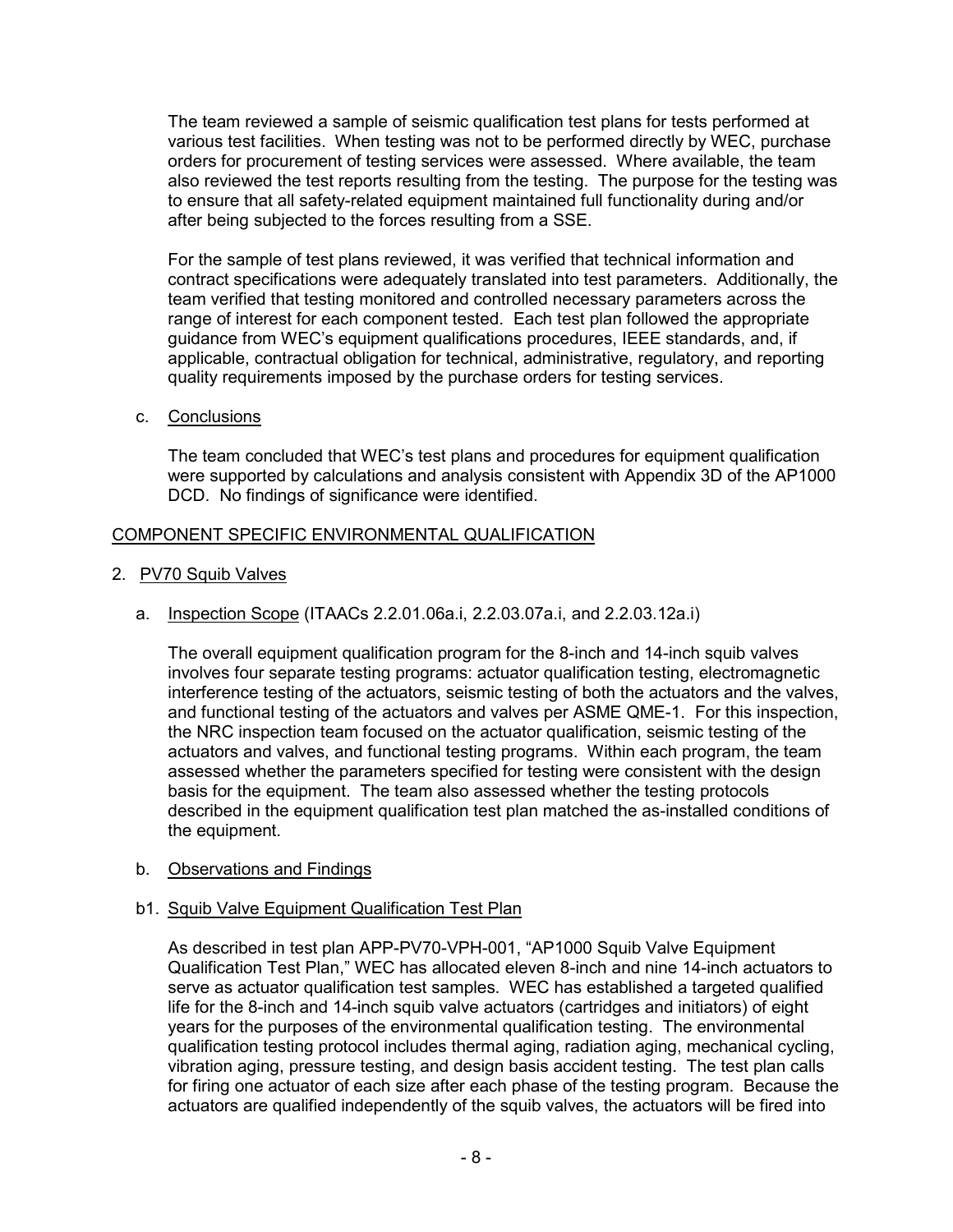an instrumented closed volume and their functionality will be determined by plotting a pressure versus time curve and comparing it against specific acceptance criteria. This method of qualification was determined to be acceptable by the NRC inspection team.

The team identified that the environmental parameters contained in test plan APP-PV70-VPH-001 were appropriately transcribed from the squib valve data sheets in APP-PV70-ZOR-001, "PV70 Squib (Pyrotechnic Actuated) Valves, ASME Section III Class 1, Data Sheet Report." With respect to radiation, the team identified that the gamma and beta radiation levels specified for testing and contained in the qualification test plan were consistent with those contained in the DCD and calculation APP-SSAR-GSC-507, "AP1000-Equipment Qualification and Sever Accident Radiation Dose." The team verified that the radiation levels accounted for both normal and accident conditions. As described previously in this report, WEC used calculated radiation levels for accident conditions for a point midway in the containment. This is allowed by paragraph five of Appendix I to Regulatory Guide 1.183. In addition to beta and gamma radiation doses, WEC also performed a specific calculation of the neutron dose that would be received by the squib valves due to neutron radiation and has specified requirements for neutron testing in the test plan. The team verified the calculated neutron radiation values were appropriately transferred from APP-1100-N5C-002, "AP1000-Equipment Qualification Radiation Values in Normal Operation Conditions for Safety-Related Components" into the qualification test plan.

The team identified that the time/temperature profiles associated with the thermal aging of the actuators had not yet been developed and, as such, were not included in the qualification test plan. As stated in test plan APP-PV70-VPH-001, the profiles are to be developed by the testing laboratories using the Arrhenius equation methodology. Inputs into this methodology include a determination of the activation energies of the materials in question and the expected temperatures for the normal and abnormal operating equipment environment. The team verified that the activation energies for the propellants in the squib valve initiator assembly and cartridges were determined using a separate analysis included as Attachment I to the test plan. Activation energies for other materials were not provided in the test plan, but rather are being left up to the testing laboratories to determine. Once the activation energies for these materials are identified, the test plan calls for the testing laboratories to apply the Arrhenius equations and determine the proper time/temperature testing protocols, as necessary to address the thermal aging requirements. A note will be added to the NRC's CIPIMS database to highlight this issue for potential inspector follow-up.

The test plan specifies that the actuators be subjected to the maximum calculated containment temperature and a 15% design margin. The test plan also specifies that four of the 8-inch and two of the 14-inch actuators will be subjected to a design basis accident (DBA) profile that envelopes the calculated accident temperatures, pressures, and containment spray. Since the design basis for the 8-inch valves includes submergence, the test plan specifies that two 8-inch actuators be submerged (one for 1 hour and one for 72 hours) and then fired to demonstrate performance under submergence conditions. This was acceptable to the inspection team.

As described above, during each phase of the qualification testing, some of the actuator test specimens will be destructively fired. The team assessed whether the method specified to fire the actuators during testing was representative of how the actuators will actually be fired once installed in the plant. While a description of the specific equipment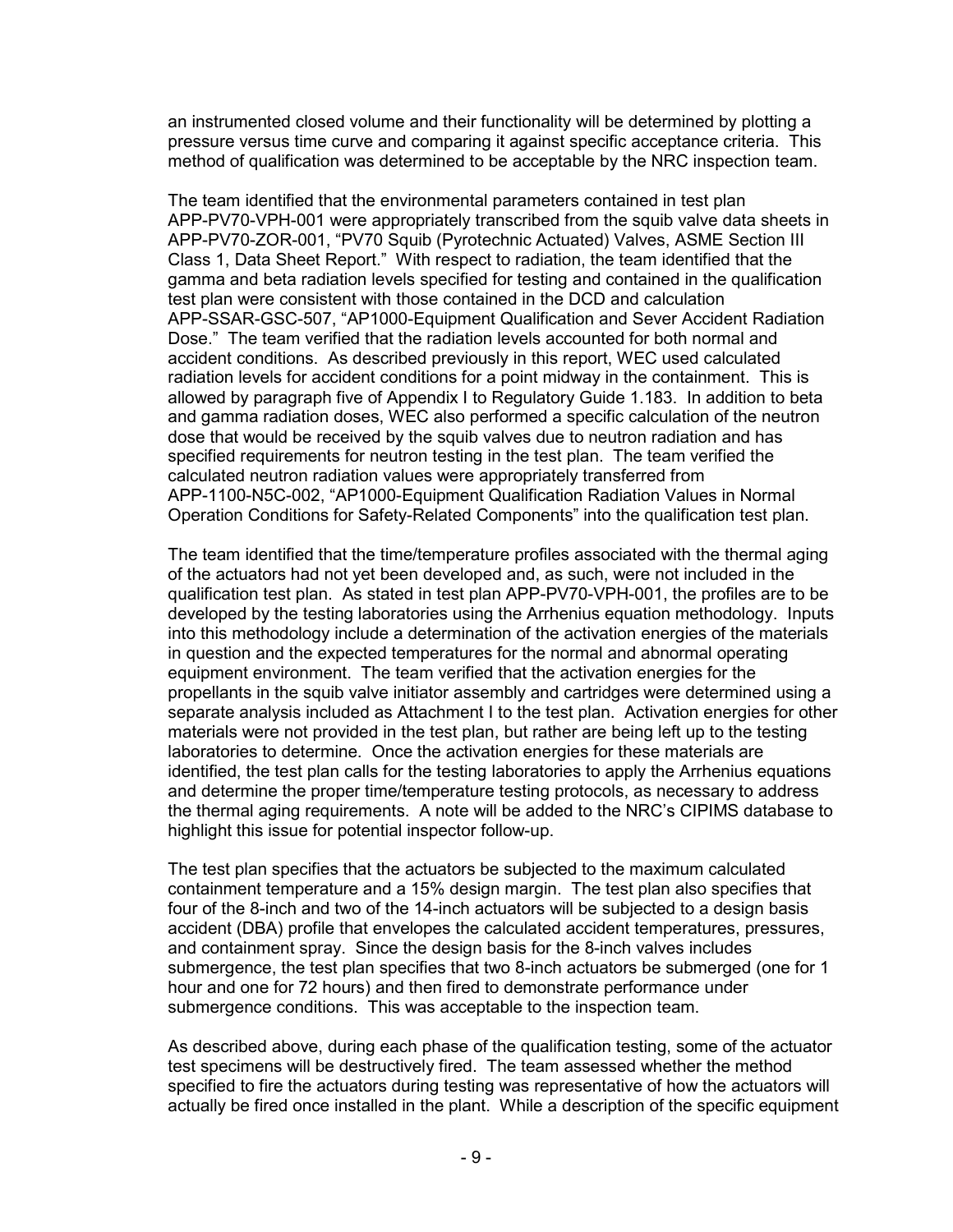to be used to fire the actuators was not included in the test plan, Appendix A of the test plan specifies that a "firing box" be set for 3.7 amps and 10 msec and that this current then be applied to the test specimens. These values were taken directly from the design specification for the actuators; no additional margin was added to account for instrument uncertainties. WEC indicated to the team that this "firing box" will actually be a constant current source and that instrument uncertainties will be addressed during the data analysis of the resultant test report.

The team identified that the test plan did not include verification of the "no fire" requirement of the squib valve actuators. Specifically, the actuators have a requirement to not spuriously fire when subjected to a current of one ampere for one minute. This specification is important as it allows for a small current to be applied to the actuators to verify bridge wire continuity during surveillance testing and it also guards against inadvertent operation of the squib valves due to spurious or induced signals. The team noted that a spurious operation of the 14-inch squib valves is not analyzed in the AP1000 DCD. During the inspection, WEC initiated Issue Report #12-089-M004 to document the team's concern and indicated they plan to add this testing requirement to the qualification test plan. The lack of testing for the no-fire feature of squib valves during qualification testing was identified by the team as one example of Nonconformance 99900404/2012-201-01.

For the ASME QME-1 functional testing, WEC is testing one each of the three squib valve designs: 8-inch low pressure, 8-inch high pressure, and 14-inch automatic depressurization system valves. Testing on these valves includes a valve submergence test, leakage tests, functional capability tests, and flow tests. During the inspection, the team questioned whether using the highest design temperature for testing the valves represented the most adverse design basis conditions. In response to the team's question, Westinghouse consulted with the vendor of the squib valves, SPX, and it was determined that the shear caps that prevent fluid flow through the valve are actually easier to shear at higher temperatures, thus testing the valve at the highest design temperature may not be conservative with respect to all operating conditions where squib valve operation is credited. WEC initiated Issue Report #12-090-M0007 to document and evaluate this concern. The planned functional testing of the squib valves at conditions which may not represent the most adverse design basis conditions was identified by the team as one example of Nonconformance 99900404/2012-201-01.

## b2. Protection and Safety Monitoring System and Diverse Actuation System Firing Circuits

During the inspection, the team reviewed diagrams of the AP1000 Protection and Safety Monitoring System (PMS) to assess the degree that the configuration of the as-designed plant interfacing circuitry mimicked that of the test configuration. The team identified that unlike the circuitry used in the test program to apply current to the actuator, the electrical current used to fire the actuators in the plant will be derived from a capacitor bank that is discharged once a fire signal is generated by the PMS system. Because the capacitor bank is charged to a pre-determined voltage and then depletes quickly over time, the ability to achieve the required current to fire the actuators within a specified time is largely dependent upon the resistance of the actuator-initiator circuit, including the resistance of the initiator bridge wire, field cabling, and connectors. APP-GW-J4-072, "Interface Specification for Squib Valve Controller," provides a maximum round trip resistance value of 3 ohms for this field wiring. This resistance was calculated by a formal analysis of the associated circuitry as documented in WNA-CN-00206-GEN,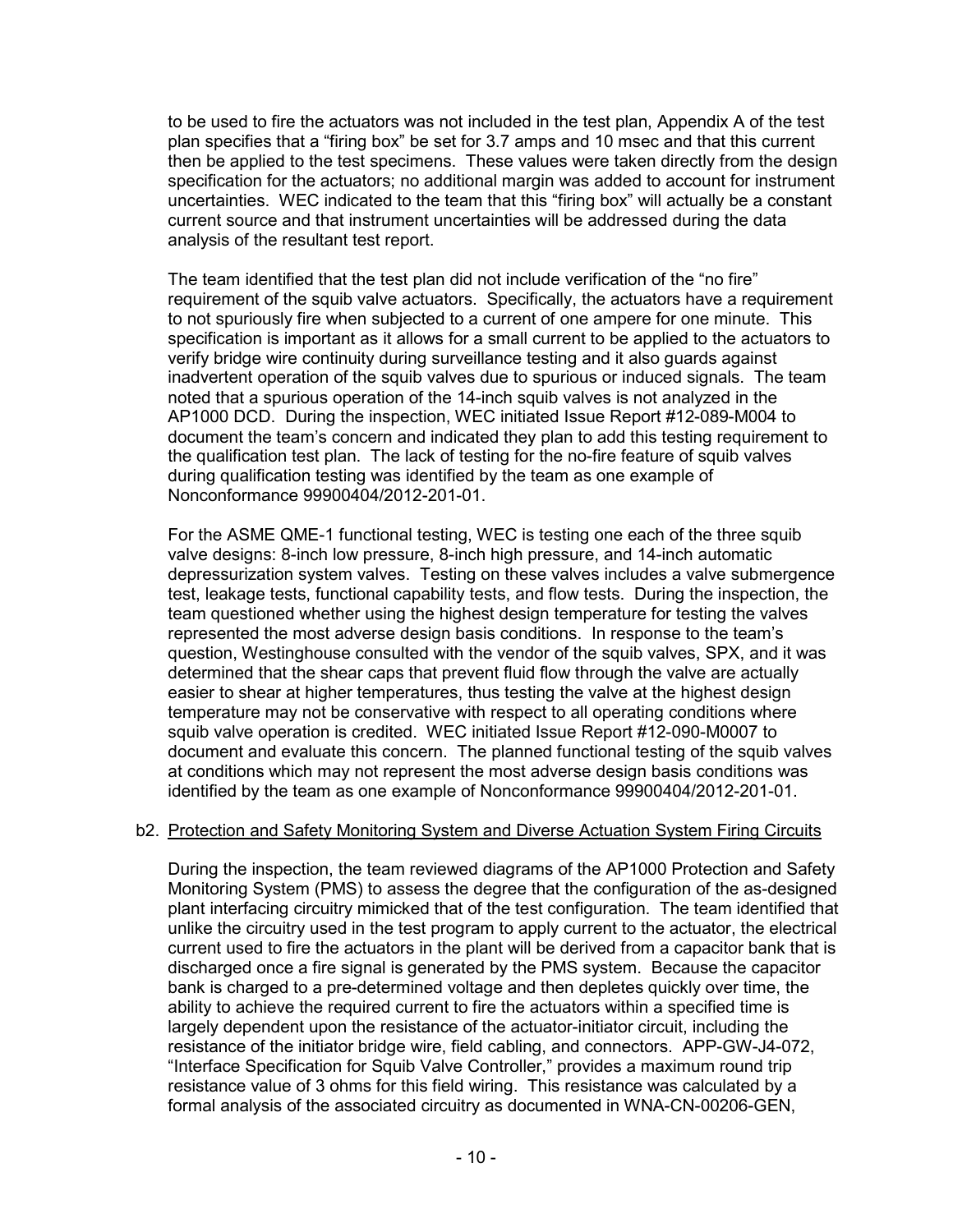"PMS Squib Valve System Operating Parameters." Likewise, a minimum total resistance of 1.3 ohms is also specified to limit the flow of current through the capacitor bank. However, these resistance values are uncorrected for the temperature of the field cabling/connectors. While the interface specification alludes to the fact that these resistances need to be verified and accident conditions need to be considered when designing the field cabling system, the specification states that it is the responsibility of the cable designer to meet the resistance requirements of the system. The team identified that the interface document does not, however, provide sufficient information that would allow for the proper sizing of the cables, as it does not include the full range of temperatures that need to be considered when sizing the cables. The team identified this as Nonconformance 99900404/2012-201-02.

The team noted that the squib valves can also be fired by the Diverse Actuation System (DAS). As such, the team attempted to perform a similar review of the DAS system circuitry, as necessary to ensure that the specified minimum and maximum field cabling/connector resistances for that system were based upon verified design information. Unlike the PMS system, WEC could not produce a specific calculation that had been performed to analyze the DAS circuitry. Through interviews conducted with WEC staff, it was determined that such an analysis had been performed informally and that there was no documentation available to support the outcome of that review. Consequently, the adequacy of the stated required resistance values for this DAS system's cabling/connector system could not be verified by the inspection team. The team identified the lack of a documented design analysis to support the required DAS resistance values for field cabling and connectors to the squib valve as Nonconformance 99900404/2012-201-03.

The team noted that the design of the field run cabling/connector system for both the PMS and the DAS systems has not been completed. This correct design of this system will have to account for both the specified minimum and maximum resistance specifications for the PMS and DAS over the full range of temperatures that the squib valves are required to operate. The team noted that cable resistance can increase by almost a factor of two between ambient and accident temperatures and that consequently, it appears that a very small window of acceptable resistance for the cabling resistance will result. Since the proper design of this cabling/connector system will be critical to ensuring the operability of the squib valves a note will be added to the NRC's CIPIMS database to highlight this issue for potential inspector follow-up.

## c. Conclusions

The team identified three nonconformances during its review of squib valve qualification and functional testing. Nonconformance 99900404/2012-201-01 concerns the failure to include a test of the "no fire" feature of the squib valve actuators in the qualification testing program. Verification of the "no fire" feature is important to ensure the design of the squib valve is sufficient to prevent spurious actuations of the valves. Another example of Nonconformance 99900404/2012-201-01 concerns the temperature specified for functional testing of the squib valves. The temperature specified in test plan APP-PV70-VPH-001 to perform the testing may not be sufficient to validate operation of the valve at all temperatures where squib valve operation is credited. Nonconformance 99900404/2012-201-02 concerns the failure to clearly define the operating requirements (temperature) for the field cabling and connectors that will be used to fire the squib valves once installed in the plant. This definition of operating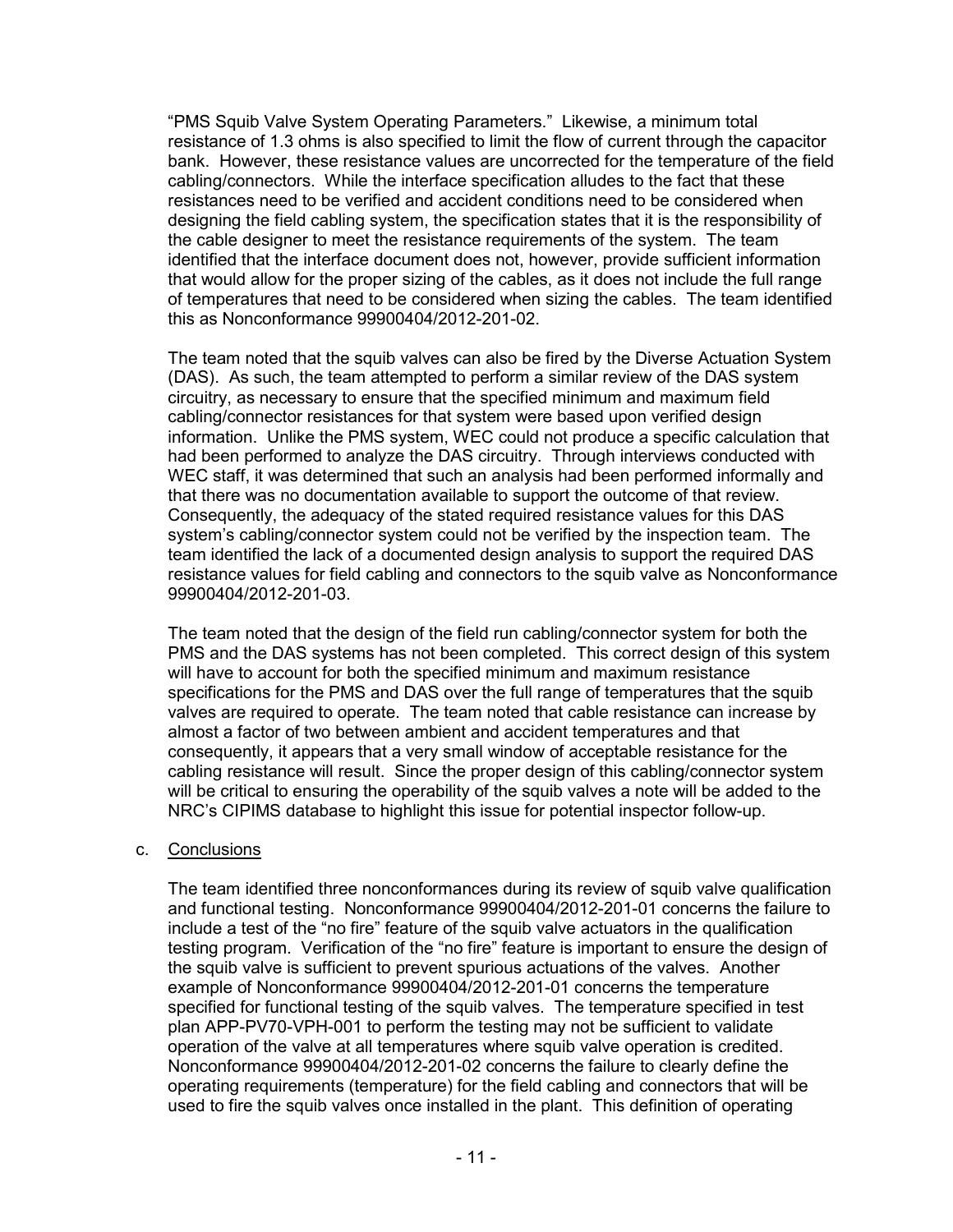requirements is necessary to ensure the resulting cabling/connector system has the proper resistance to support the firing of the valves. Nonconformance 99900404/2012-201-03 concerns the lack of a documented calculation, as related to the analysis of the DAS circuits that will be relied upon to fire the squib valves. Such an analysis is necessary to establish the proper resistance of the field cabling/connector system.

The team also identified two items for potential follow-up NRC inspection. The first item involves the specification of activation energies for the squib valve actuator components and the calculation of time/temperature thermal aging profiles. The second item concerns the design of the cabling/connector system for both the PMS and DAS systems, as necessary to ensure total resistances are within design specifications.

# 3. PV95 Electric Motor Actuators

a. Inspection Scope (ITAACs 2.2.02.06a.i, 2.2.04.07a.i, 2.3.02.06a.i, and 2.3.06.07a.i)

The NRC inspection team reviewed WEC's plans for environmentally qualifying safety-related electric motor actuators for the AP1000 reactors. These actuators are manufactured by Limitorque and are designated by WEC as PV95 under the "valve" equipment type classification. The inspectors reviewed the engineering methodology used by WEC for selecting representative Type SB valve actuators for type testing. The actuators chosen for testing were selected to cover the broad range of actuator sizes to be used as part of the AP1000 design.

The team also reviewed the test plan, APP-PV95-VP-001 "Equipment Design Requirements for Safety-Related Limitorque Motor Actuator Test Specimens" to ensure that the specifications and requirements contained within the plan had been properly transferred from relevant design documents, including the DCD. The information in the test plan is used by the test vendors to write test procedures and actually perform the qualification testing work.

The team reviewed the AP1000 design specification APP-PV95-Z0-001, the associated test plan APP-PV95-VPH-002, "AP1000 Test Plan for 10-Year and 60-Year Qualification of Limitorque Valve Actuators," and calculation APP-PV96-VPC-001, "AP1000 Limitorque Valve Actuator Equipment Qualification Radiation and Thermal Aging Calculation." The team also reviewed a sample of purchase orders to vendors who will be supplying the test specimens and performing testing. Lastly, the team reviewed Procurement Advisory Releases, test procedures, and test results related to the supply and testing of the motor actuators.

The team focused its review on the following activities related to the environmental qualification of the actuators:

- Implementation of the methodology utilized to select specific actuators as representative samples for qualification testing
- Supply of motor operated actuator test specimens
- Mechanical cycling of test specimens
- Radiation ageing of test specimens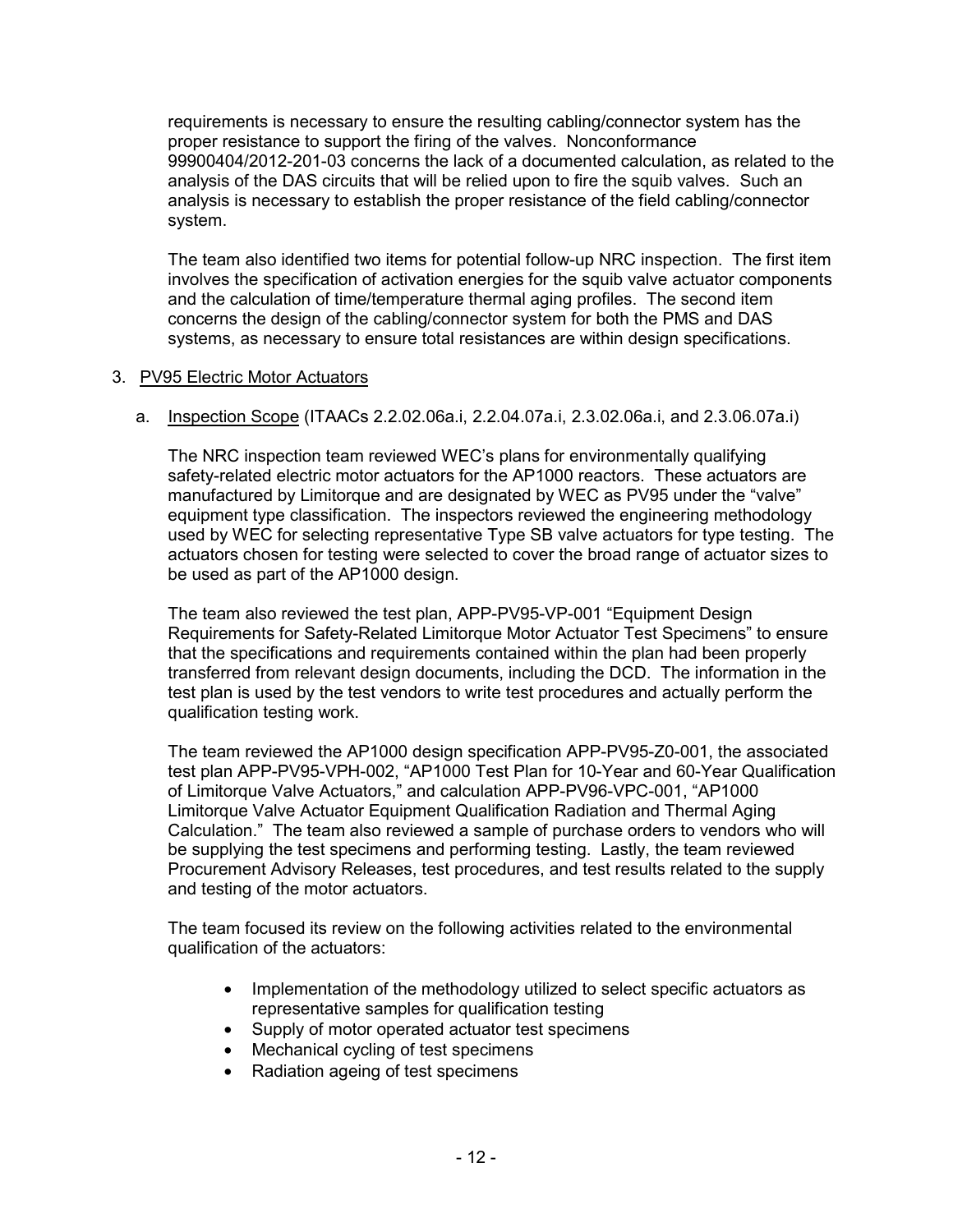- Seismic testing of actuators
- DBA testing of actuators

The team also reviewed the WEC processes to ensure that the above activities were being performed consistent with Institute of Electrical and Electronics Engineers, (IEEE) 382-1996 "IEEE Standard for Qualification of Actuators for Power-Operated Valve Assemblies With Safety-Related Function for Nuclear Power Plants," and American Society of Mechanical Engineers (ASME) QME-1-2002, "Qualification of Active Mechanical Equipment Used in Nuclear Power Plants," as committed to in the AP 1000 DCD, Revision 19.

# b. Observations and Findings

# b1. Methodology for the Selection of Parent Actuators

The team noted that Paragraph 7.6.2 "Qualification of Actuator Families," of Section 7 "Development of a Qualification Program," of WEC's APP-GW-VP-010 "Equipment Qualification Methodology and Documentation Requirements for AP1000 Safety-Related Valves and Valve Appurtenances," Revision 2, states in part that:

"Parent actuators used to qualify a range of operator sizes shall be determined using Annex A of [Institute of Electrical and Electronics Engineers (IEEE)] Std. 382-1996 (Reference 2.3.7). […] 'Parent' actuator sizes used to qualify a range of valve and actuator sizes shall be documented in a report and submitted to Westinghouse for approval."

The team noted that WEC contracted the engineering methodology for selecting representative actuators to Limitorque per Purchase Order 4500263856. Limitorque was contracted to perform the analysis in accordance with IEEE 382-1996. Annex A of the IEEE standard contains a methodology to select representative actuators for type testing. The results of the analysis were provided to WEC in a report entitled "Limitorque Type SB Series Valve Actuator Test Specimen and Methodology for Westinghouse AP-1000 Environmental Qualification Testing," Revision 2, dated November 17, 2008.

The team identified several mathematical errors in the report. Specifically, the tables used to define the actuator groups identified incorrect sets of actuators. In addition the report did not contain an analysis comparable to Table A.3 "Selection of test models," of Annex A of IEEE 382-1996. WEC could not provide any objective evidence of their review, approval, or acceptance of the report as required its "Procurement Advisory Release" process, and by APP-GW-VP-010. The inspectors concluded that WEC failed to adequately examine analysis performed by the Limitorque. This issue has been identified as Nonconformance 99900404/2012-201-04. Notwithstanding the above concerns, the team verified that the conclusions of the report, regarding the final selection actuators to be tested, were correct. In response to this issue, WEC issued Corrective Action Program Report CAP 12-089-M020, dated March 29, 2012.

## b2. Translation of Design Requirements into Test Plans

Paragraph 2.0 "Policy" of WEC's APP-GW-GEP-010 "Process and Procedures for AP1000 Internal Open Items and Holds," Revision 5, required WEC to identify the use of a draft design specification as an open item.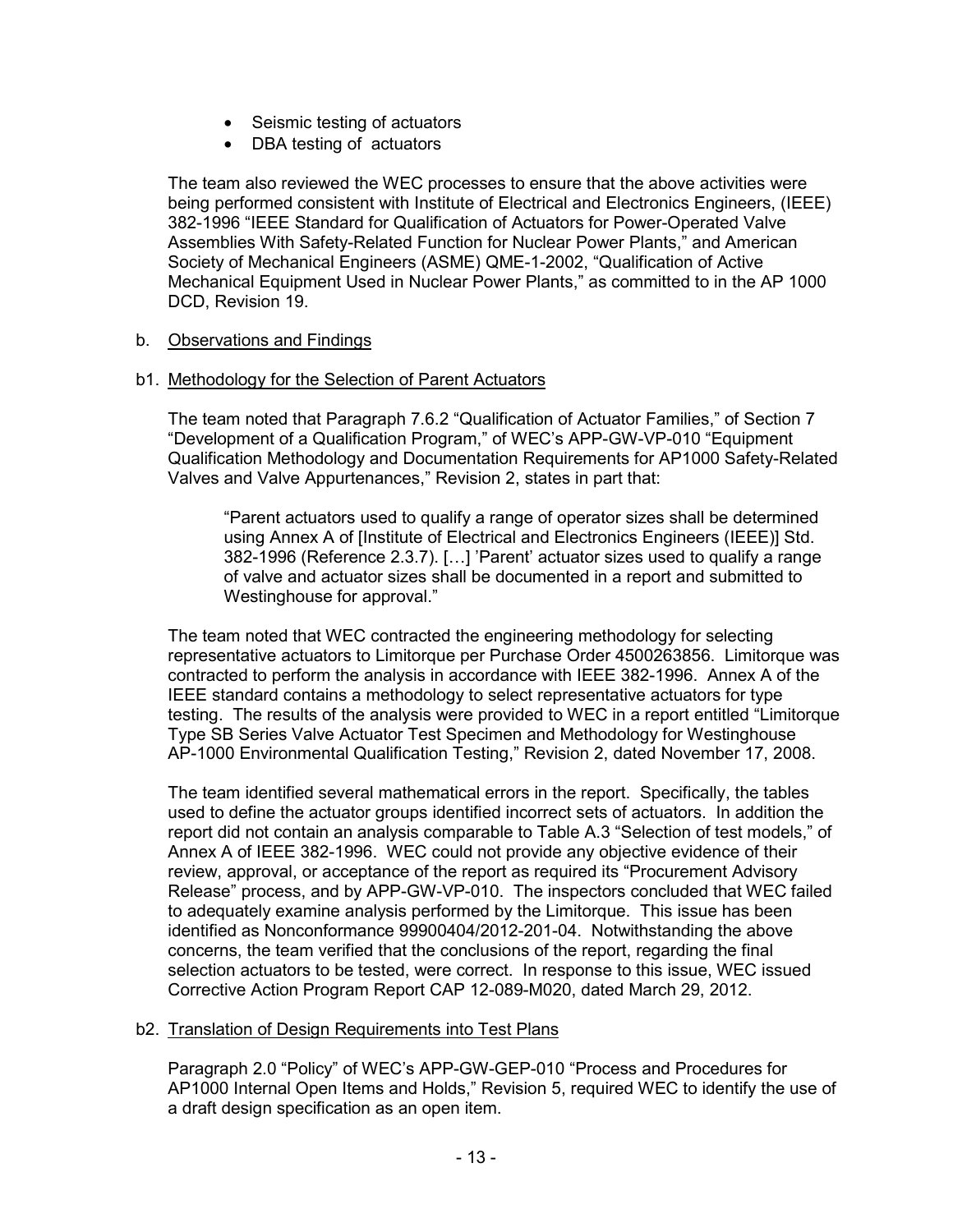The team noted one instance where WEC failed to appropriately translate a design specification into the test plan. In this case, the test plan was developed using a draft version (Revision C) of the AP1000 design specification APP-PV95-Z0-001. In the final version of the design specification, a note was added to ensure that the actuator components were free from aluminum. However this specification was not included in the APP-PV95-VP-001 test plan. This issue has been identified as Nonconformance 99900404/2012-201-05.

As a result, WEC opened Corrective Action Program Report CAP 12-089-M043, dated March 29, 2012. WEC noted that the design requirements for the actual production actuators, to be used in the plant, contain the proper aluminum exclusion. WEC also explained that the actuator test specimens do not contain any aluminum components.

The team noted one instance where Limitorque took exception to performing a test included in the test plan. In this case, the proposed test involved a production stall test of the test specimen's direct current motors. The team found that WEC provided adequate analysis to support Limitorque's proposed change to the test plan.

The team also noted that WEC included adequate requirements in its purchase orders to vendors supplying services. For example, WEC referenced its test plans to ensure that the vendors met WEC's design requirements. WEC documented its reviews of incoming vendor documents, such as test procedures and reports, in Procurement Advisory Releases.

# b3. Quantification of Actuator Performance During Testing

As discussed previously, the qualification program for the AP1000 valve actuators involves testing of three representative actuator specimens chosen to be representative of the total family of actuators to be used in the AP1000 design. WEC indicated that the actual actuators to be supplied as part of the AP1000 design will be sized using standard industry sizing equations that account for the valve's thrust requirements, ambient temperature effects, actuator motor capability, actuator gear ratios, friction coefficients, degraded voltage requirements, test equipment accuracies, and various other parameters. The correct matching (sizing) of the correct motor actuator to each specific valve is critical to ensuring the operability of the valve/actuator combination under all design basis.

The team noted that the effects of radiation exposure and other design basis environmental conditions on overall actuator performance are not typically modeled by the standard industry sizing equations. Consequently, such effects need to be specifically considered as part of the qualification testing program. Since the amount of actual margin (thrust available versus thrust required) that exists once a specific actuator is matched to a specific valve can vary significantly, it is therefore necessary to quantify any losses in actuator performance due to the design basis environmental conditions.

The team noted that test plan APP-PV95-VPH-002, "AP1000 Test Plan for 10-Year and 60-Year Qualification of Limitorque Valve Actuators," did not require that an analysis be performed to quantify the loss of actuator output capability during and after the planned design basis testing. Rather, the test plan only required that the tested actuators be shown to be operational. The team identified that while this approach may be adequate for qualifying the specific actuator/valve combination for the specific conditions of the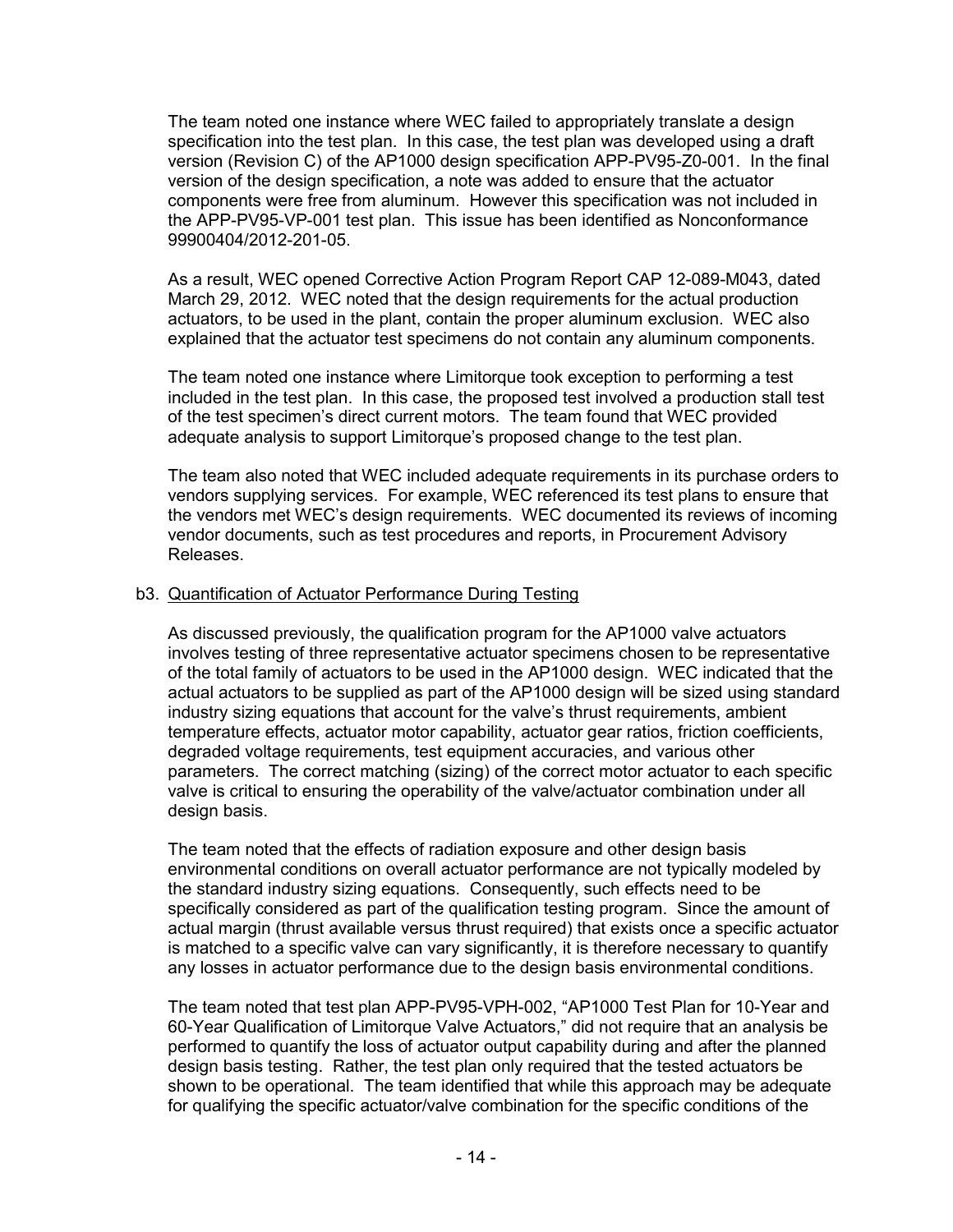test, additional data analysis will be necessary to utilize the information gathered during the test for the purposes of extrapolating the test results to other operating conditions of the tested actuator/valve combination or to other actuator/valve combinations. Specifically, WEC will have to quantify any loss of actuator capability observed during and after the DBA testing in order to ensure that these losses are properly accounted for when sizing actuator/valve combinations. While the team identified that it appears that sufficient instrumentation and data will be available to perform such an analysis, no mention of the need to perform this analysis was included in the test plan.

WEC indicated that such an analysis will be performed as part of the qualification packages that will be produced for each valve/actuator combination. A note will be added to the NRC's CIPIMS database to highlight this issue for potential inspector follow-up.

# c. Conclusions

The inspectors identified Nonconformance 99900404/2012-201-04 for failing to perform an acceptance review of an analysis performed by Limitorque to group actuators for the purposes of qualification testing. The inspectors also identified Nonconformance 99900404/2012-201-05 for failure to appropriately incorporate into the test plan a change to the design specification. The team identified one item for potential NRC inspection follow-up involving the quantification of margin reduction in the tested actuators and extrapolation of this data to non-tested actuator/valve combinations.

# 4. Electrical Penetration Assemblies

 a. Inspection Scope (ITAACs 2.2.01.04a.ii, 2.2.01.06a.i, 2.2.01.06a.ii, 2.2.01.06d.i, and 2.2.01.06d.ii)

The NRC inspection team reviewed the electrical penetration assembly (EPA) design commitments and equipment qualification (EQ) testing requirements to ensure they were accurately translated into design specifications, test specifications, test plans, purchase orders, and test procedures in accordance with pertinent industry standards and the AP1000 DCD, Revision 19, commitments.

b. Observations and Findings

# b1. Methodology and Procedures

The team reviewed documents and conducted interviews with WEC staff concerning the qualification testing for the three types of EPAs: medium voltage penetration assembly (MVP), low voltage penetration assembly (LVP), and instrumentation and control (I&C) penetration assembly. The team reviewed the EQ requirements specified in the AP1000 DCD, Revision 19, and verified that they were appropriately transferred into the associated documents: APP-GW-G1-002, "AP1000 Plant Equipment Qualification Methodology;" APP-GW-VP-100, "Equipment Qualification Specifications and Documentation Requirements for AP1000 Safety-Related Electrical and Electro-Mechanical Equipment;" APP-EY01-VPH-001, "AP1000 Test Plan 60-Year Qualification of Electrical Penetrations;" and APP-EUY01-Z5-008, "Appendix 3.0 Technical and Quality Purchase Order Requirements." The team also verified that these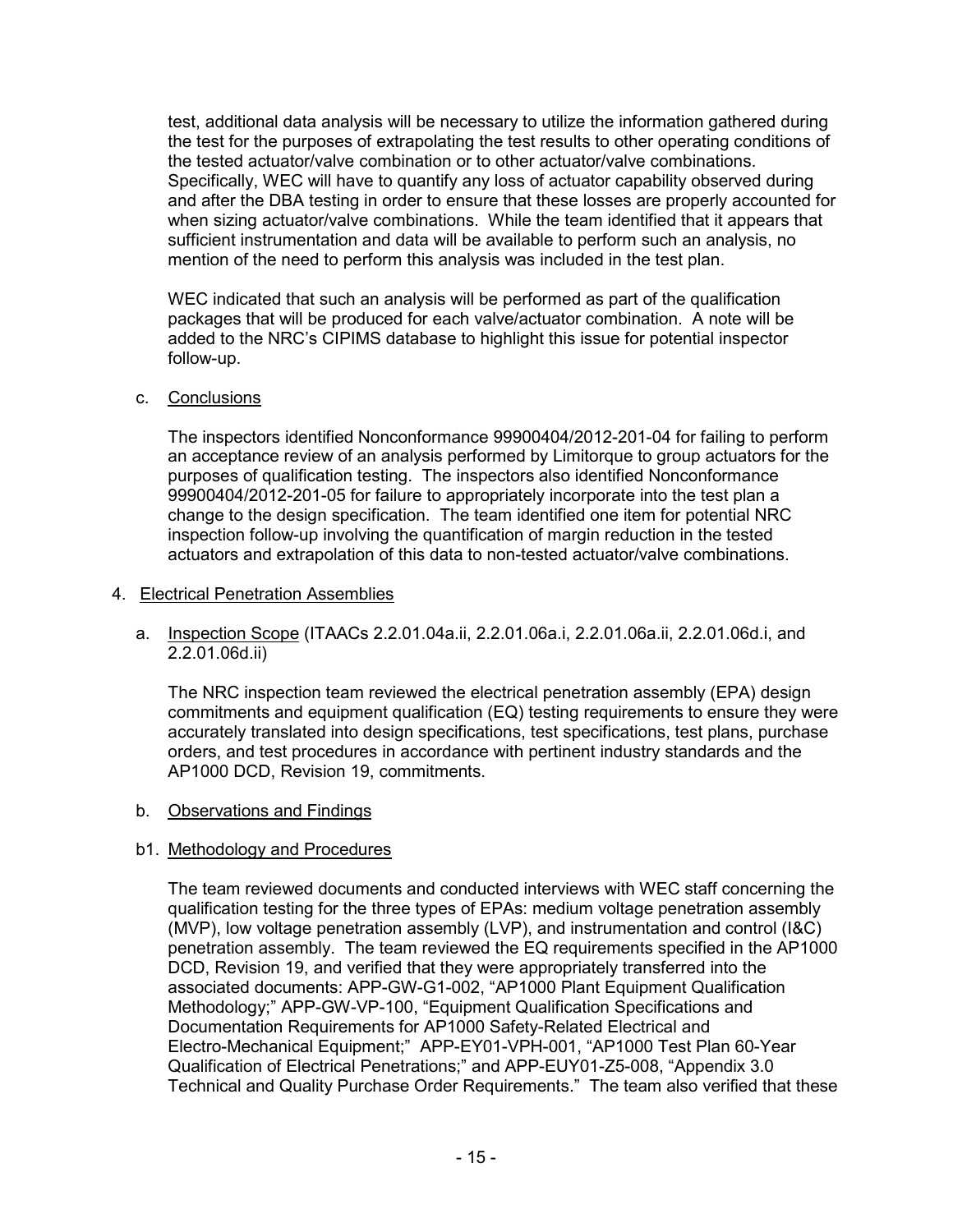documents incorporated the applicable requirements of 10 CFR Part 21 and Part 50 to Appendix B of 10 CFR Part 50.

The team verified that the test procedures developed by Kinectrics Inc., appropriately incorporated the above testing requirements. The test procedures reviewed included K-403869-PSWI-0002, "Kinectrics Inc. Test Procedure for Qualification Testing of IST Low Voltage Electrical Penetrations"

- K-403869-PSWI-0001, "Kinectrics Inc. Test Procedure for Qualification Testing of IST Medium Voltage Electrical Penetrations"
- K-403869-PSWI-0005, "Kinectrics Inc. Test Procedure for Qualification Testing of IST Low Voltage Power and I&C Electrical Penetrations"
- K-403869-DSF-0040, "Kinectrics Inc. Test Procedure for Proof Testing of IST Low Voltage Electrical Penetrations Feedthrough Assemblies"

Since a portion of the testing for the LVP EPA was already complete, the team reviewed the test results. The team noted that during the loss of coolant accident (LOCA) portion of the test program a seal failure occurred on the inboard end of the assembly and an electrical short circuit was identified on one of the feed through conductors. WEC explained to the team that they believed that these failures were caused by test anomalies. This conclusion was based upon a root cause analysis which was performed after identification of the test specimen failures. The teamed reviewed IPS-2385, "Root Cause Analysis for LVP EPA Sealant Leak Anomaly and Short-Circuit Anomaly", which determined that the failures were due to the high temperatures caused by excessive current loading during the testing. The report also indicated that the test specimen had been irradiated to levels higher than required which was thought to have degraded the Polysulfone sealants used in the penetration assembly. This degradation, along with the LOCA steam environment, was believed to have resulted in the degradation of the Kapton insulation of the penetration conductors, causing an electrical failure. The team determined that the conclusions of the root cause analysis report seemed reasonable and that the test procedures were revised appropriately. Additional testing of the penetrations will be performed as necessary to ensure qualification of the EPAs.

## b2. Installation Welding Test Requirement

The team determined that Section 6.2.11 of IEEE 317-1983, "IEEE Standard for Electrical Penetration Assemblies in Containment Structures for Nuclear Power Generating Stations", requires an installation welding test to be performed, as necessary to demonstrate that an EPA can be successfully welded into the containment vessel without damage using the manufacturer's recommended procedures. The IEEE standard further states that these are design tests that can be performed on the test specimen in any sequence and do not have to be performed on those specimens that have been subjected to qualified life tests.

Interviews with WEC personnel revealed that an installation welding test was completed for an LVP EPA test specimen by the manufacturer IST/Conax Buffalo per IEEE 317 and documented in a Design Qualification Report of a Low Voltage Power and Control EPA, IPS-1525. However, the team determined that the design of the LVP/Control EPA referenced in the report was different than that of the penetrations to be supplied as part of the AP 1000 design. According to WEC, a justification that includes a comparison of the EPA design used during the manufacturer's installation welding test and the EPA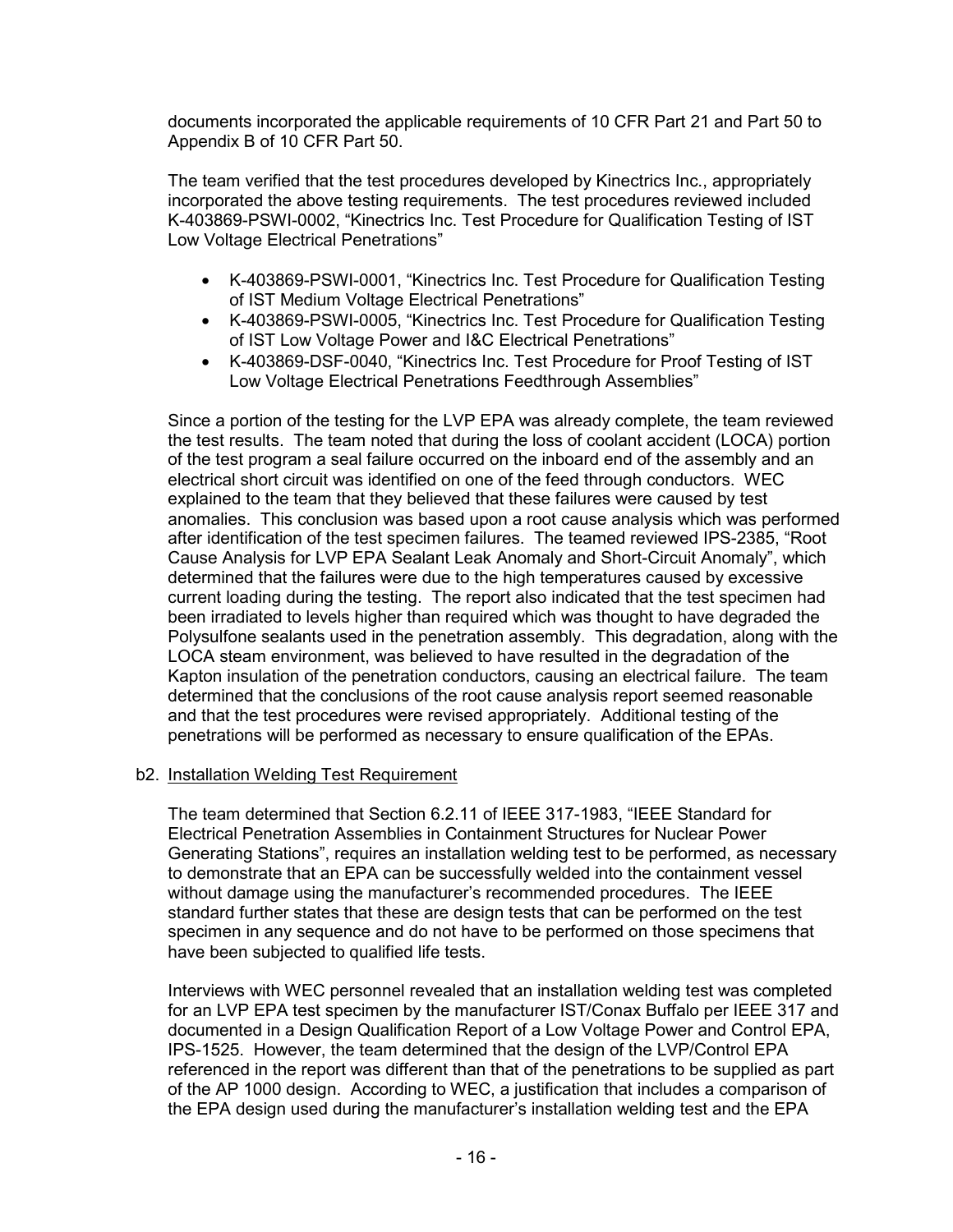design of the current test specimen will be completed and included within the Environmental Qualification Summary report for the EPAs.

c. Conclusions

The team determined that AP1000 DCD commitments, industry standards, and EPA design and qualification requirements were adequately translated into test plans and procedures. No findings of significance were identified.

# 5. Seismic Qualification of Specific Components

a. Inspection Scope (ITAACs 2.5.02.02.ii.and 2.2.03.05a.ii)

The NRC inspection team performed reviews of selected components to assess whether functional requirements were being appropriately captured in WEC test specifications and requirement documents. Some of the seismic testing is being performed by WEC at a WEC owned facility, some testing is being performed at a vendor test facility by WEC staff, and some testing is being performed at a vendor facility by vendor staff. For the purposes of this inspection, the seismic qualification of one component associated with each of the above three possible testing paths was selected for review. The team reviewed applicable seismic DCD commitments, industry codes, and test standards. These were compared with the test plans to verify that all requirements were incorporated appropriately.

## b. Observations and Findings

## b1. Reactor Coolant Pump Switchgear

The team reviewed test plan APP-ES02-VPH-01, "AP1000 Seismic Test Plan for RCP Switchgear," for seismic qualification of Class 1E 6.9kV Reactor Coolant Pump (RCP) Switchgear. The team identified that the parameters specified in the test plan appropriately enveloped the required response spectra defined in APP-GW-G1-002 "AP1000 Plant Equipment Qualification Methodology," and a generic required response spectra for use in replacement applications. APP-ES02-VPH-01 provided the seismic qualification information that was reviewed to confirm that adequate test objectives, quality assurance requirements, test parameters, procedures to be followed, preconditioning, data collection, and acceptance criteria were established in accordance with the design requirements of the DCD.

The team verified that WEC test procedures NA 11.1 and NSNP 11.1, provide for proper control of the testing process and test data, including requirements for a detailed log documenting test and recording equipment, date of test, test procedures, calibration information, preconditioning details, mounting details, each test run and test results, post test inspection results, signature of tester or data recorder, signature of confirming EQ test engineer, and a listing of all deviations.

The team identified that the above testing program had already been completed at Clark Laboratories facility in Jefferson Hills, Pennsylvania from September 24-28, 2011. Purchase Order (PO) 4500408913 detailed the testing scope, and it specified that functionality checks and electrical monitoring of the RCP switchgear would be completed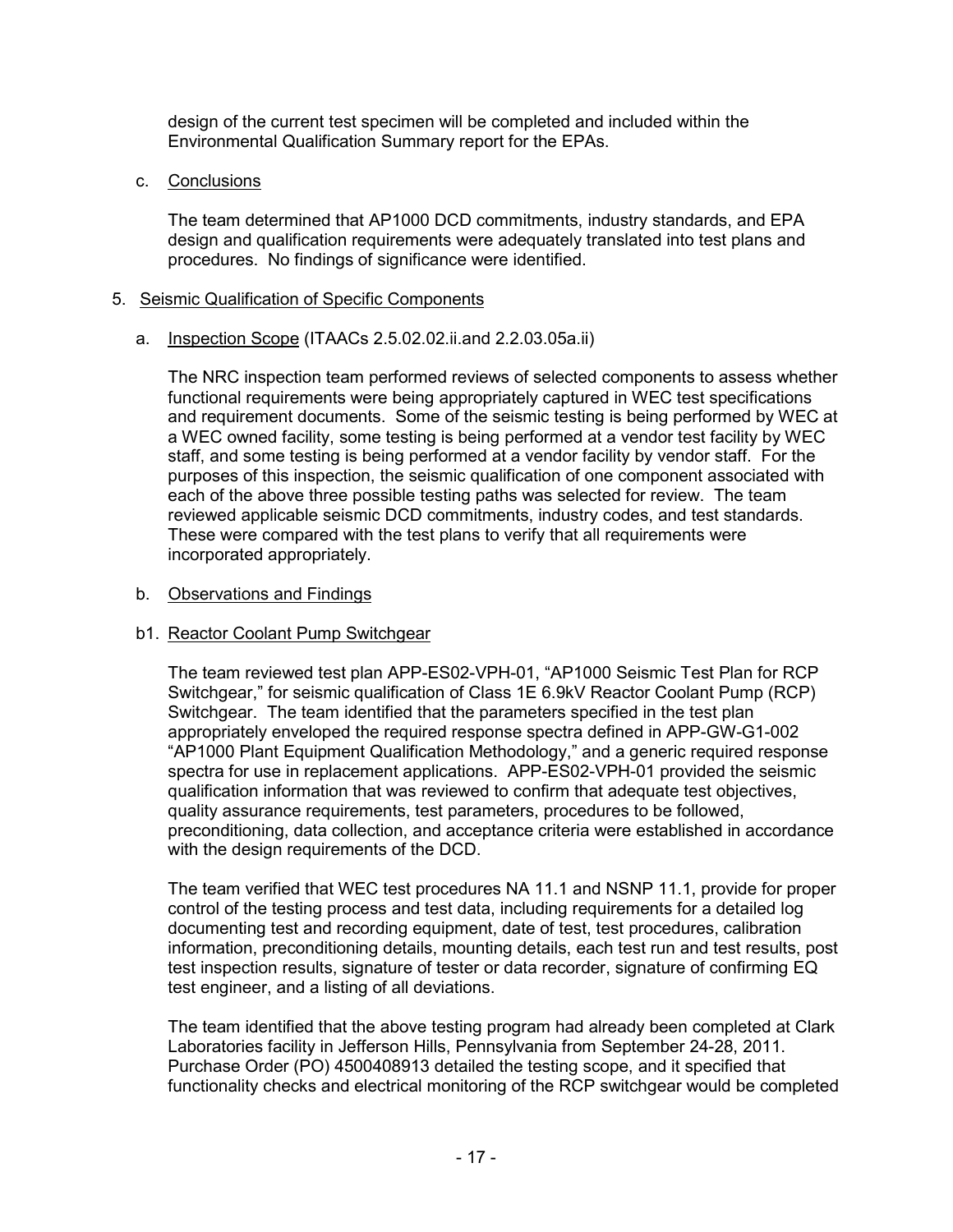by WEC personnel, while Clark Laboratories personnel would perform the seismic testing.

The team reviewed the RCP swtichgear test report and verified that all testing was done in accordance with the stipulations of the PO, the test plan, and other WEC related procedures. At the time of inspection, the test report had yet to be analyzed for use towards the closure of AP1000 DCD ITAAC. In the test report, all anomalies were clearly identified and appropriate corrective actions were taken. The team also verified that the test report was reviewed, approved, and submitted to the design organization for final approval.

## b2. Main Control Room/Remote Shutdown Room Transfer Panel

The inspectors reviewed APP-JW03-VPP-003, "Seismic Test Procedure for the AP1000 Main Control Room/Remote Shutdown Room Transfer Panel," to verify that DCD commitments and test specifications were appropriately transferred into test requirements. This panel includes Seismic Category 1E equipment, and these tests will be performed by WEC at the WEC testing facility in New Stanton, Pennsylvania. Because of this, there was no PO associated with the seismic qualification of these components.

APP-JW03-VPP-003 seismic qualification information was reviewed to confirm that adequate test objectives, quality assurance (QA) requirements, test parameters, procedures, preconditioning, data collection, and acceptance criteria were established and met design requirements of the DCD. Test documentation, as required by WEC test procedures NA 11.1 and NSNP 11.1, included a detailed log documenting test and recording equipment, date of test, test procedures, calibration information, preconditioning details, mounting details, each test run and test results, post test inspection results, signature of tester or data recorder, signature of confirming EQ test engineer, and a listing of all deviations.

## b3. PV70 Squib Valves

The team reviewed WEC PO 4500312821 and PO 4500312838 issued to Wyle Laboratories to perform seismic qualification tests for the AP1000 safety-related squib valves. The POs were reviewed to verify that seismic testing and quality assurance requirements were adequately incorporated into the procurement documents. The POs require that the testing be performed using WEC approved test plan APP-PV70-VPH-001, "AP1000 Squib Valve Equipment Qualification Test Plan." The team reviewed the test plan to ensure that DCD commitments and test specifications were correctly translated into test requirements with respect to the seismic testing. Additionally, the team verified that the test documentation required to be returned to WEC was sufficient. The inspectors also verified that technical information interfaces were controlled and accurate.

The inspectors reviewed APP-PV70-T5-001, "Qualification Plan for Safety-Related Squib Valve Actuators and Electrical Connection Assemblies for Westinghouse Electric Company for using in Westinghouse AP1000 Nuclear Power Plants," to verify that it incorporated all seismic qualification requirements of the PO. This test plan incorporated IEEE requirements, DCD commitments, and Wyle-Westinghouse Meeting Minutes commitments. The team verified that the test order specified by the qualification plan for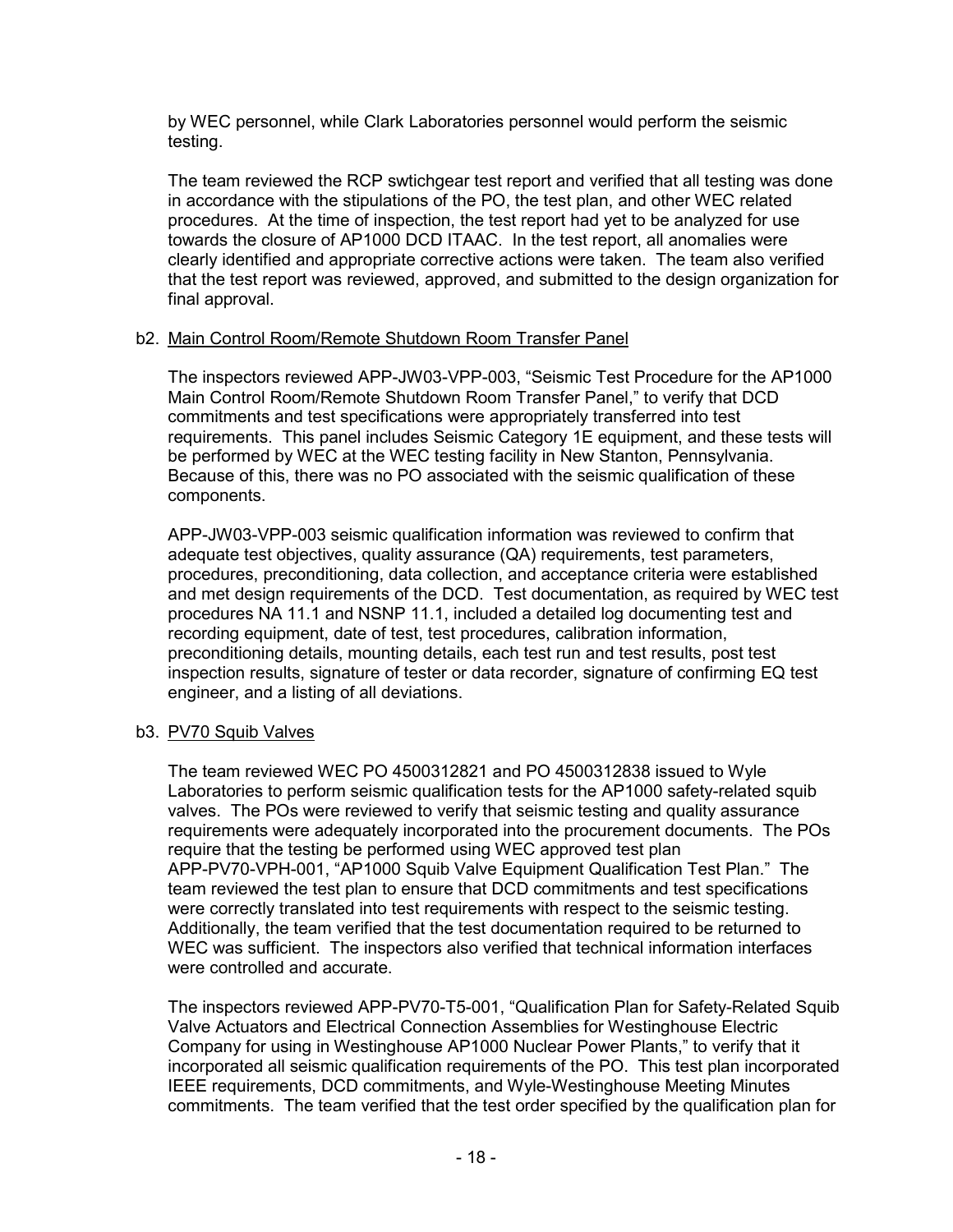the various environmental qualification tests was sufficient to ensure that necessary aging of the squib valves would be completed prior to the seismic testing. Wyle-Westinghouse Meeting Minuets dated March 4, 2009 specifically document clarification of discrepancies between the WEC test plan APP-PV70-VPH-001 and the Wyle Laboratories qualification plan APP-PV70-T5-001 as of March 4, 2009, the qualification plan was reviewed to ensure that it specified that discrepancies be documented in accordance with 10 CFR Part 21 and Part 50, Appendix B.

PO 4500312838 also requires Wyle Laboratories to meet APP-PV70-T5-003, "Qualification Plan QME-1-2007 Qualification 8" and 14" Squib Valves," specifically for seismic qualification. Since QME-1-2007 does not directly address squib valves, the qualification plan includes an additional modal test outlined in QVP-7341.1 of ASME QME-1-2002 using the Fast Fourier Transformation Method.

## c. Conclusions

The inspectors determined that AP1000 DCD commitments, industry standards, seismic design, and seismic qualification requirements were adequately translated into WEC's test plans and procedures. No findings of significance were identified.

#### 6. Inspections, Tests, Analyses, and Acceptance Criteria

The NRC inspection team identified the following inspections, tests, analyses, and acceptance criteria (ITAAC) related to environmental qualification, seismic qualification, MOVs, squib valves, and electrical penetrations. These ITAAC are referenced in this section for future use by the NRC staff during the ITAAC review process. Although these ITAAC relate to the topics discussed in this inspection report, this report by no means constitutes that the ITAAC have been met or fully inspected by the NRC.

| AP1000 Design Control Document, Tier 1, Revision 19 |                                                                                                 |  |  |
|-----------------------------------------------------|-------------------------------------------------------------------------------------------------|--|--|
| Table 2.1.2-4                                       | ITAAC 5.a.ii<br>ITAAC 7.a.i<br>ITAAC 11.a.i                                                     |  |  |
| Table 2.2.1-3                                       | ITAAC 4.a.ii<br><b>ITAAC 5.ii</b><br>ITAAC 6.a.i<br>ITAAC 6.a.ii<br>ITAAC 6.d.i<br>ITAAC 6.d.ii |  |  |
| Table 2.2.2-3                                       | ITAAC 5.a.ii<br>ITAAC 6.a.i                                                                     |  |  |
| Table 2.2.3-4                                       | ITAAC 5.a.ii<br>ITAAC 7.a.i<br>ITAAC 12.a.i                                                     |  |  |
| Table 2.2.4-4                                       | ITAAC 5.a.ii<br>ITAAC 7.a.i                                                                     |  |  |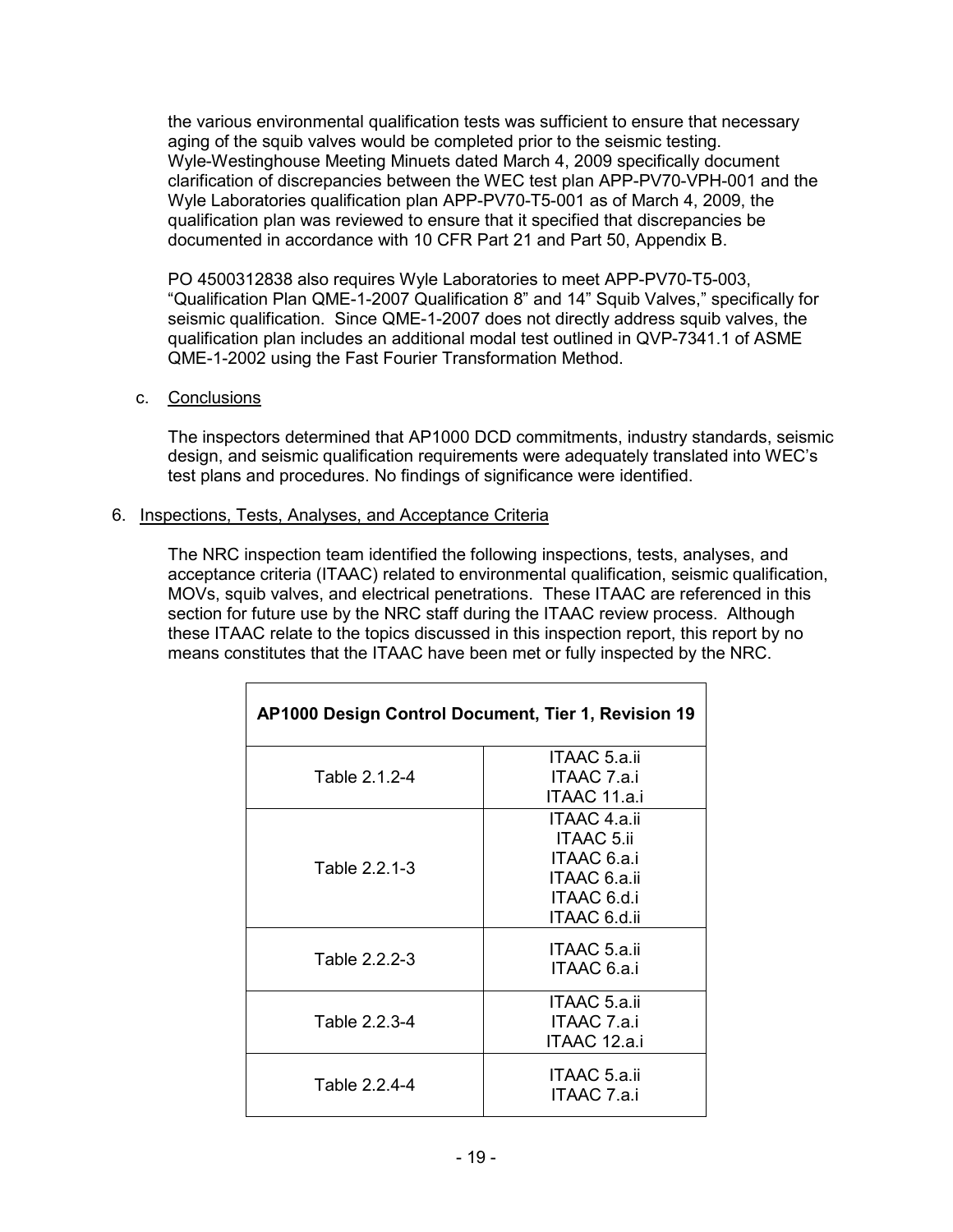| AP1000 Design Control Document, Tier 1, Revision 19 |                                  |  |  |
|-----------------------------------------------------|----------------------------------|--|--|
| Table 2.3.2-4                                       | <b>ITAAC 5.ii</b><br>ITAAC 6.a.i |  |  |
| Table 2.3.6-4                                       | ITAAC 5.a.ii<br>ITAAC 7.a.i      |  |  |
| Table 2.5.2-8                                       | ITAAC 2.ii                       |  |  |

# 7. Exit Meeting

On March 30, 2012, the NRC inspection team presented the inspection scope and findings during an exit meeting with Jan Dudiak, Vice President of Operations, Nuclear Automation.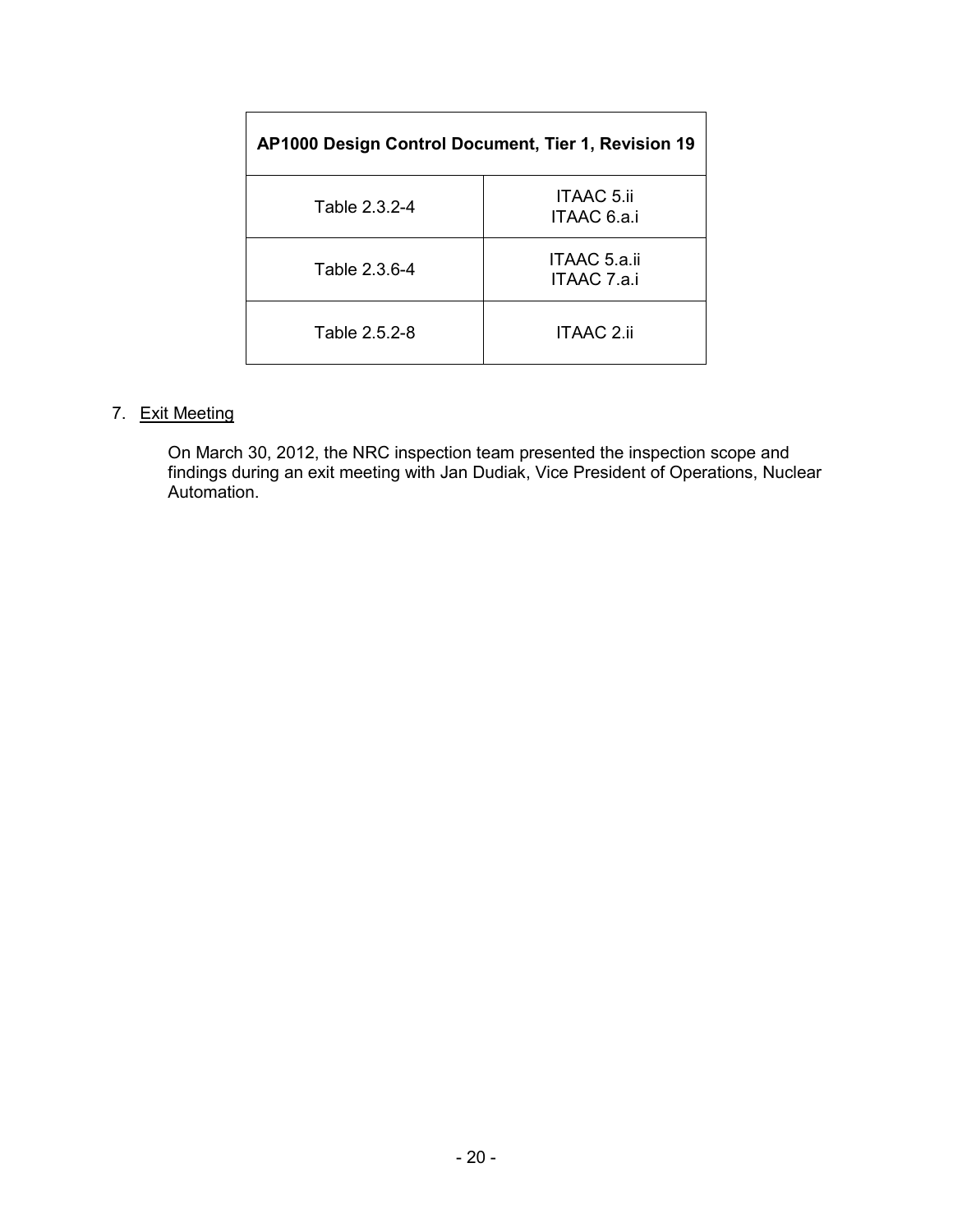# **ATTACHMENT**

# 1. PERSONS CONTACTED AND ENTRANCE/EXIT MEETING ATTENDEES

| <b>Name</b>             | <b>Title</b>                                                  | <b>Affiliation</b>      | <b>Entrance</b> | <b>Exit</b>             |
|-------------------------|---------------------------------------------------------------|-------------------------|-----------------|-------------------------|
| <b>Gary Ament</b>       | Environmental<br><b>Qualification Manager</b>                 | <b>WEC</b>              | X               | X                       |
| Amy Aughtman            |                                                               | Southern Nuclear        |                 | X                       |
| Don Behnke              | Environmental<br><b>Qualification Project</b><br>Manager      | <b>WEC</b>              | X               | X                       |
| Jim Bloom               |                                                               | <b>WEC</b>              |                 | $\frac{x}{x}$           |
| <b>Gerry Boldt</b>      |                                                               | <b>Southern Nuclear</b> |                 |                         |
| <b>Michael Canton</b>   |                                                               | <b>WEC</b>              |                 | $\overline{\mathsf{x}}$ |
| Suresh<br>Channarasappa | Environmental<br><b>Qualification Technical</b><br>Lead       | <b>WEC</b>              | X               | X                       |
| Ashleigh Chicko         | Environmental<br><b>Qualification Engineer</b>                | <b>WEC</b>              | X               | X                       |
| <b>Tom Dent</b>         | <b>Vice President and</b><br><b>Consortium Director</b>       | <b>WEC</b>              | X               | X                       |
| <b>Edward Drake</b>     | Environmental<br><b>Qualification Engineer</b>                | <b>WEC</b>              | X               | X                       |
| <b>Tim Drouin</b>       | Project Integration                                           | <b>WEC</b>              | X               | X                       |
| Jan Dudiak              | Vice President of<br>Operations                               | <b>WEC</b>              | X               | X                       |
| Joni Faiascino          | Vice President of<br><b>Major Projects</b><br><b>Delivery</b> | <b>WEC</b>              | X               |                         |
| <b>Steve Feder</b>      | Environmental<br><b>Qualification Engineer</b>                | <b>WEC</b>              | X               | X                       |
| <b>Brian Gaia</b>       | Environmental<br><b>Qualification Manager</b>                 | <b>WEC</b>              | X               | X                       |
| Al Gillott              | <b>Principal Engineer</b>                                     | <b>WEC</b>              | X               | X                       |
| Laura Goossen           | Environmental<br><b>Qualification Program</b><br>Manager      | <b>WEC</b>              | X               | X                       |
| Dan Harris              |                                                               | <b>WEC</b>              |                 | X                       |
| Aaron Hatok             | <b>Electrical Equipment</b><br>Program Manager                | <b>WEC</b>              | X               | X                       |
| Joel Hjelseth           |                                                               | <b>WEC</b>              |                 | X                       |
| John lacovino           |                                                               | <b>WEC</b>              |                 | $\underline{X}$         |
| Ricardo Llovet          |                                                               | <b>WEC</b>              |                 | $\overline{\mathsf{x}}$ |
| John Mallory            | <b>SOE</b>                                                    | <b>WEC</b>              | X               | X                       |
| <b>Clint Medlock</b>    |                                                               | Southern Nuclear        |                 | $\overline{\mathsf{x}}$ |
| J. Monahan              | Plant Analysis &<br><b>Integration Manager</b>                | <b>WEC</b>              |                 |                         |
| Thom Ray                | Manager of AP1000<br><b>COL Support</b>                       | <b>WEC</b>              | X               | X                       |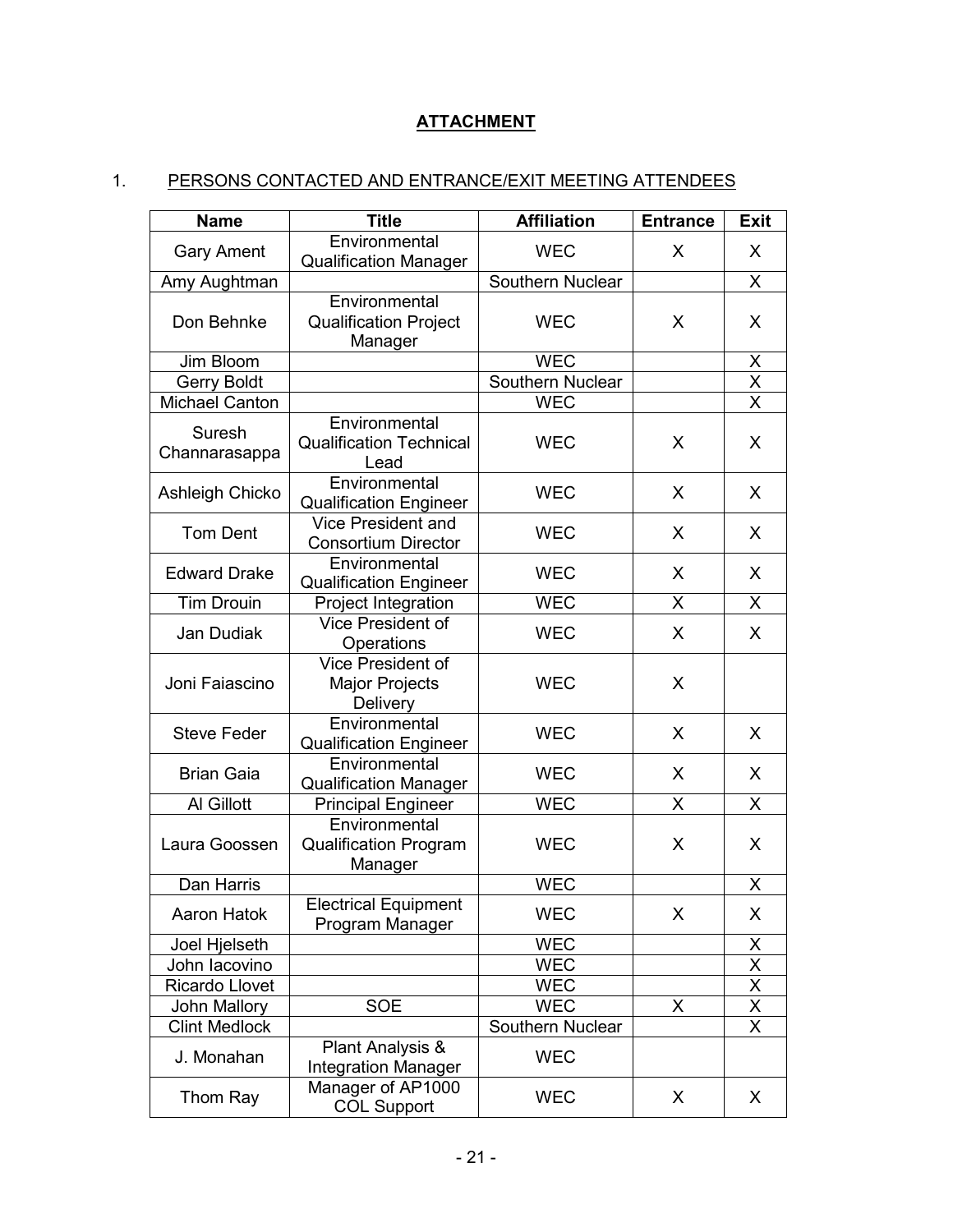| <b>Name</b>           | <b>Title</b>                                      | <b>Affiliation</b> | <b>Entrance</b> | <b>Exit</b> |
|-----------------------|---------------------------------------------------|--------------------|-----------------|-------------|
| <b>Bill Rice</b>      |                                                   | <b>WEC</b>         |                 | X           |
| Paul Russ             | Director of AP1000<br>Licensing                   | <b>WEC</b>         | X               |             |
| <b>Brian Schleger</b> | Environmental<br><b>Qualification Engineer</b>    | <b>WEC</b>         | X               | X           |
| Ron Tomon             | Supply Chain<br>Management                        | <b>WEC</b>         | X               |             |
| Cuong Truong          |                                                   | Southern Nuclear   |                 | X           |
| Ron Wessel            |                                                   | <b>WEC</b>         | X               | X           |
| John Wheless          | <b>Principal Engineer for</b><br>AP1000 Licensing | Southern Nuclear   |                 | X           |
| Cory Vogel            | <b>SCM</b>                                        | WEC                | x               |             |

#### 2. INSPECTION PROCEDURES USED

IP 43002, "Routine Vendor Inspection,"

IP 36100, "Inspection of 10 CFR Part 21 and Programs for Reporting Defects and Noncompliance"

#### 3. LIST OF ITEMS OPENED, CLOSED, AND DISCUSSED

| Item Number          | <b>Status</b> | <u>Type</u> | <b>Description</b>   |
|----------------------|---------------|-------------|----------------------|
| 99900404/2012-201-01 | Opened        | <b>NON</b>  | <b>Criterion III</b> |
| 99900404/2012-201-02 | Opened        | <b>NON</b>  | <b>Criterion III</b> |
| 99900404/2012-201-03 | Opened        | <b>NON</b>  | <b>Criterion III</b> |
| 99900404/2012-201-04 | Opened        | <b>NON</b>  | <b>Criterion VII</b> |
| 99900404/2012-201-05 | Opened        | <b>NON</b>  | <b>Criterion VI</b>  |

#### 4. DOCUMENTS REVIEWED

Specifications and Procedures

APP-ECS-E8C-101, "ECS Instrumentation Requirements", 1/28/11

APP-ES02-VPH-001, "Seismic Test Plan for RCP (Reactor Coolant Pump) Switchgear," Revision 0, September 2011

- APP-EUY01-Z5-008, "Appendix 3.0 Technical and Quality Purchase Order Requirements," Revision 1
- APP-EY01-VPH-001, "AP1000 Test Plan 60-Year Qualification of Electrical Penetrations," Revision 0, December 2009
- APP-EY01-Z0-001, "Westinghouse EPA design specification," Revision 4, June 27, 2011
- APP-GW-G1-002, "AP1000 Plant Equipment Qualification Methodology," Revision 2, April 30, 2010

APP-GW-G1-002, "AP1000 Plant Equipment Qualification Methodology," Revision 2, April 30, 2010

APP-GW-G1-003, "AP1000 Seismic Design Criteria," Revision 6, August 11, 2011

APP-GW-GEP-010, "Process and Procedures for AP1000 Internal Open Items and Holds," Revision 5, August 29, 2011

APP-GW-GEP-010, "Process and Procedures for AP1000 Internal Open Items and Holds," Revision 5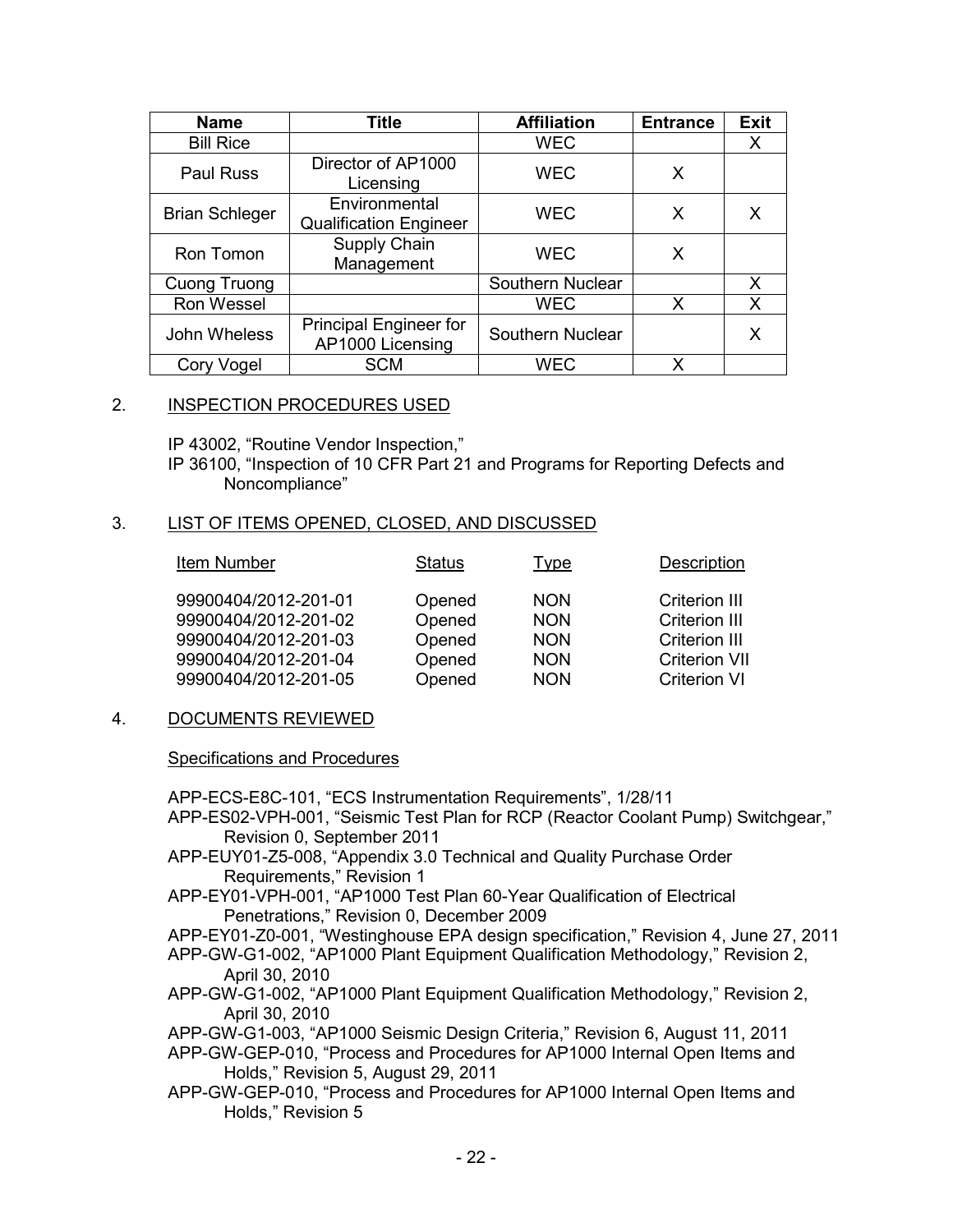APP-GW-J4-072, "Interface Specification for Squib Valve Controller," Revision 1

APP-GW-VP-010, "Equipment Qualification Methodology and Documentation Requirements for AP1000 Safety-Related Valves and Valve Appurtenances," Revision 2, April 30, 2010

- APP-GW-VP-030, "Master Equipment Qualification Environmental Summary" Revision 2, September 16, 2010
- APP-GW-VP-100, "Equipment Qualification Specifications and Documentation Requirements for AP1000 Safety-Related Electrical and Electro-Mechanical Equipment," Revision 1
- APP-GW-VPC-010, "Equipment Qualification Methodology and Documentation Requirements for AP1000 Safety-Related Valves and Valve Appurtenances," Revision 2, April 2010
- APP-JW03-VPP-003, "Seismic Test Procedure for the AP1000 Main Control Room/Remote Shutdown Room Transfer Panel," Revision 0, March 2012
- APP-PV70-T5-001, "Qualification Plan for Safety-Related Squib Valve Actuators and Electrical Connection Assemblies for Westinghouse AP1000 Nuclear Power Plants," Revision 2, October 27, 2010
- APP-PV70-T5-003, "Qualification Plan for QME-1-2007 Qualification 8" and 14" Squib Valves," Revision 0, dated October 27, 2010
- APP-PV70-VPH-001, "AP1000 Squib Valve Equipment Qualification Test Plan," Revision 0, January 31, 2012
- APP-PV70-VPH-001, "AP1000 Squibb Valve Equipment Qualification Test Plan," Revision 0
- APP-PV95-VP-001, "Equipment Design Requirements for Safety-Related Limitorque Motor Actuator Test Specimens," Revision 1, May 18, 2011
- APP-PV95-VPH-002, "AP1000 Test Plan for 10-Year and 60-Year Qualification of Limitorque Valve Actuators," Revision 2, September 27, 2010
- APP-PV95-Z0-001, Revision 1, September 30, 2008
- APP-PV95-Z0-001. Revision C (draft version)
- K-403869-DSF-0040, "Kinectrics Inc. Test Procedure for Proof Testing of IST Low Voltage Electrical Penetrations Feedthrough Assemblies," Revision 2, June 29, 2011
- K-403869-DSF-0040, "Kinectrics Inc. Test Procedure for Proof Testing of IST Low Voltage Electrical Penetrations Feedthrough Assemblies," Revision 2, September 13, 2011
- K-403869-PSWI-0001, "Kinectrics Inc. Test Procedure for Qualification Testing of IST Medium Voltage Electrical Penetrations," Revision 7, July 30, 2011
- K-403869-PSWI-0005, "Kinectrics Inc. Test Procedure for Qualification Testing of IST Low Voltage Power and I&C Electrical Penetrations," Revision 3, February 29, 2012

NA 11.1, "In-House Seismic Testing," Revision 0, December 30, 2011

- NSNP 11.1, "Test Control," Revision 1, October 6, 2010
- WEC 6.1, "Document Control," Revision 4, January 1, 2012

## Drawings

- APP-IDS-E3-001, "Class 1E DC System Station One Line Diagram Divisions A & C," Revision D
- APP-1030-P2-001, "Nuclear Island General Arrangement Plan El 100'-0 and 107'-2", Revision 3
- APP-1040-P2-001, "Nuclear Island General Arrangement Plan El 117'-6", Revision 4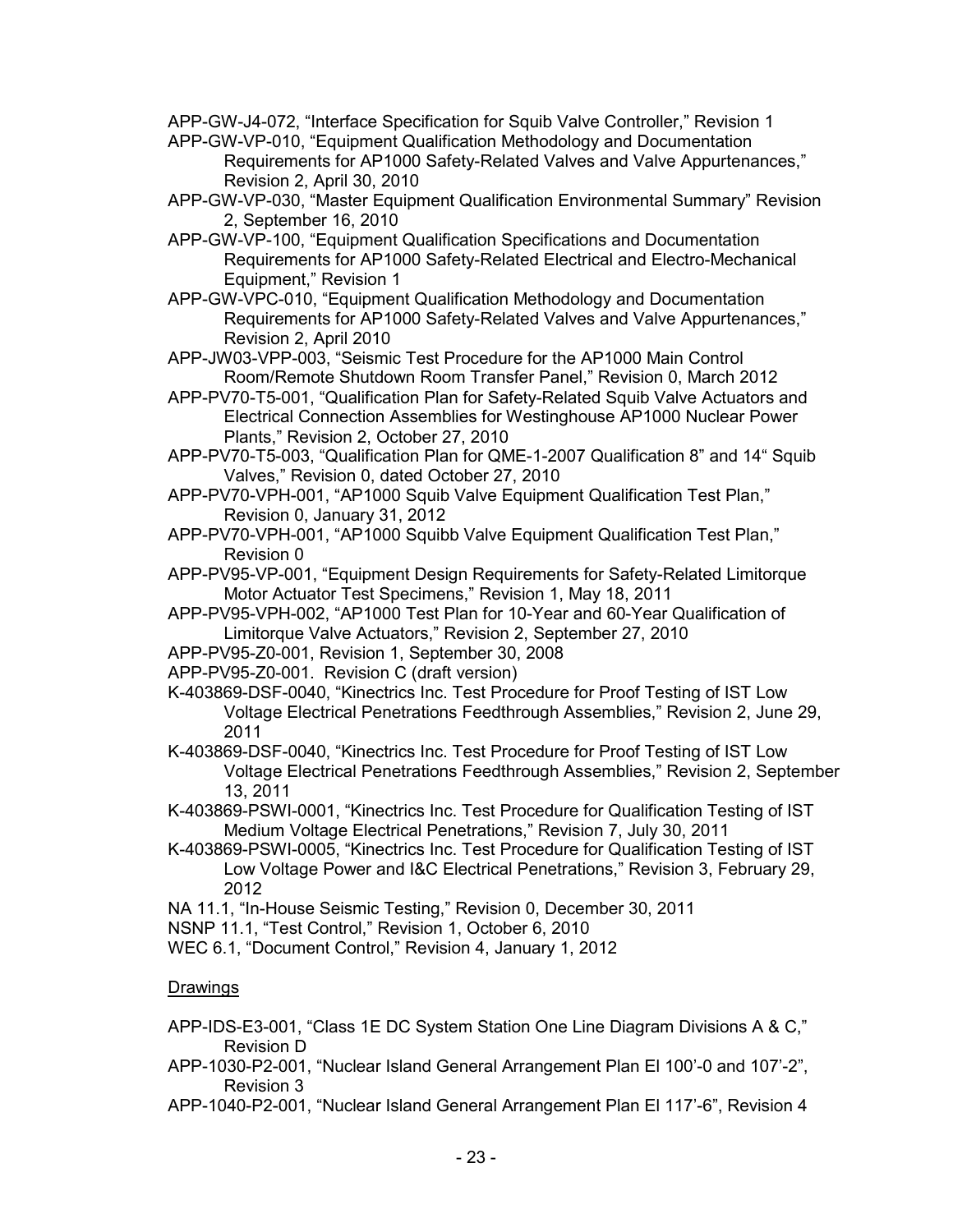7zR1-10000, MVP Electric Penetration Assembly (AP1000)

## **Calculations**

APP-SSAR-GSC-125 "AP100 Long-term LOCA Containment Pressure and Temperature Response," Revision

APPSSAR-GSC-123, "In-Containment DBA Curves Developed for Determination of Equipment Qualification Envelope Curves," Revision 1

- APP-1100-N5C-002, "AP1000-Equipment Qualification Radiation Values in Normal Operation Conditions for Safety-Related Components," Revision 2
- APP-SSAR-GSC-507, "AP1000-Equipment Qualification (EQ) and Sever Accident Radiation Dose," Revision 4
- APP-1100-N5C-002, "AP1000-Equipment Qualification Radiation Values in Normal Operation Conditions for Safety-Related Components," Revision 2

APP-GW-J4-072, "Interface Specification for Squib Valve Controller," Revision 1 WNA-CN-00206-GEN, "PMS Squib Valve System Operating Parameters," Revision 3 APP-GW-VPC-011, "AP1000 Equipment Qualification DBA/Post-DBA Temperature and

- Pressure Envelopes," Revision 2, December 13, 2010
- APP-SSAR-GSC-123, "In-Containment DBA Curves Developed for Determination of Equipment Qualification Envelope Curves," Revision 1,

APP-SSAR-GSC-168, "AP1000 Steamline Break MSIV Compartment Temperature Response for Advanced First Core," Revision 0, January 4, 2010

APP-PV96-VPC-001, "AP1000 Limitorque Valve Actuator Equipment Qualification Radiation and Thermal Aging Calculation," Revision 0, October 30, 2009 CN-CRA-01-95, "AP1000 LOCA Containment Pressure Analysis," Revision 2 CN-CRA-02-16, "AP1000 MSLB Containment Pressure," Revision 0 CN-EQT-07-16/APP-GW-VPC-010, Revision 2

## Purchase Orders (POs):

- PO No. 4500312821, "Squib Valve IEEE Qualification", Wyle Laboratories, dated July 30, 2009 and applicable Change Notices
- PO No. 4500408913, "Seismic Testing of RCP Switchgear," Clark Laboratories, dated September 26, 2011
- PO No. 4500312838, "QME-1-2007 Qualification Testing of 8" and 14" Squib Valves," Wyle Laboratories, dated July 30, 2009

## Miscellaneous:

- APP-PV70-ZOR-001, "PV70 Squib (Pyrotechnic Actuated) Valves, ASME Section III Class 1, Data Sheet Report," Revision 5
- IPS-2385, "Root Cause Analysis for LV1 EPA Sealant Leak Anomaly and Short-Circuit Anomaly", 11/23/11

Issue Report #12-089-M004, dated March 29, 2012

Issue Report #12-090-M007, dated March 30, 2012

Corrective Action Program Report CAP 12-089-M020, dated March 29, 2012

Corrective Action Program Report CAP 12-089-M043, dated March 29, 2012

Report entitled "Limitorque Type SB Series Valve Actuator Test Specimen and

Methodology for Westinghouse AP-1000 Environmental Qualification Testing," Revision 2, November 17, 2008

Wyle-Westinghouse Meeting Minuets, dated March 4, 2009.